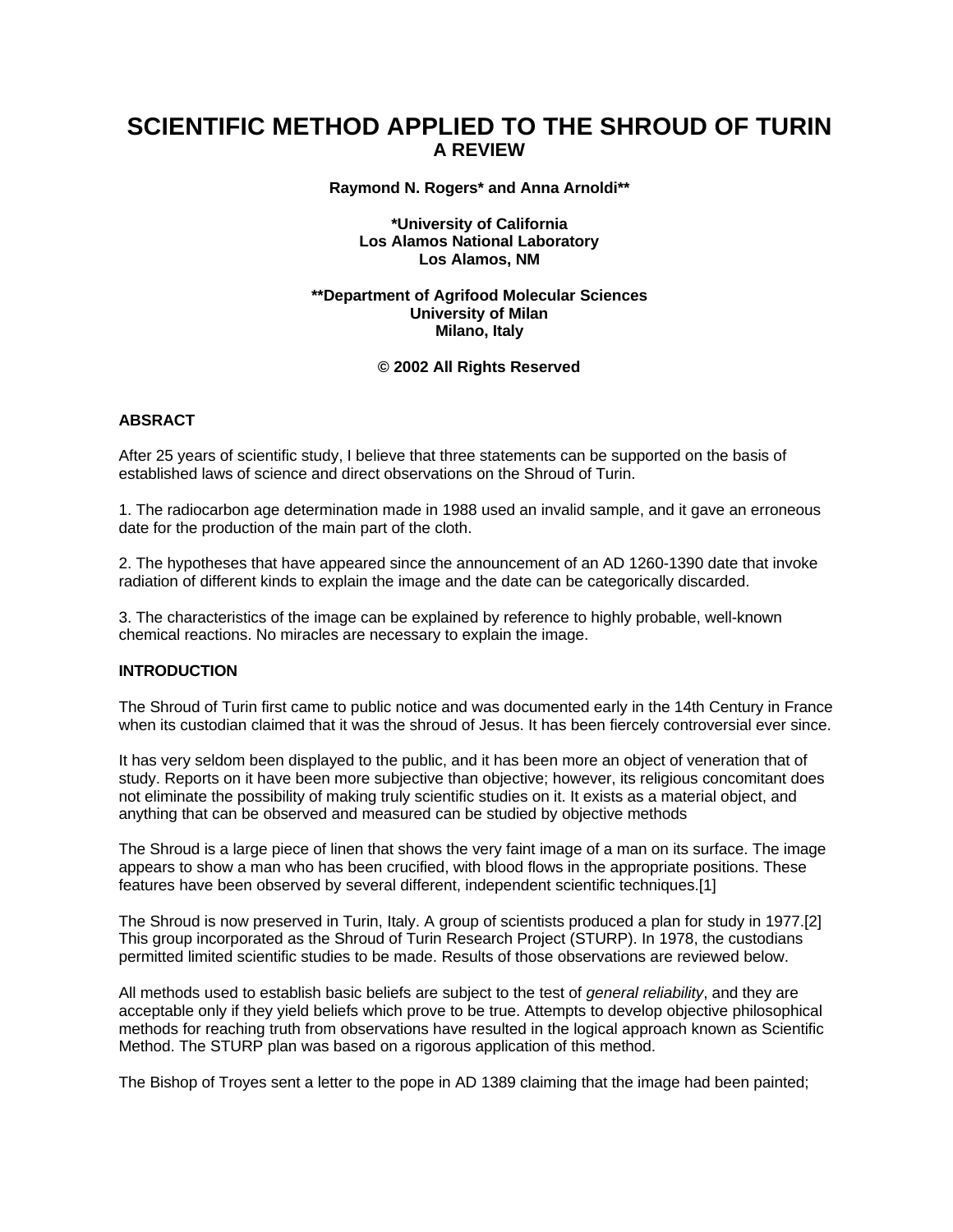therefore, that was the primary question to be addressed during the 1978 STURP studies. However, the scientific observations made in Turin in 1978 can and should be used to test any hypotheses involving the Shroud.

# **SCIENTIFIC METHOD**

A summary of the major elements of Scientific Method in the context of Shroud studies follows.

**1) Identify and clearly state the goal.** The goals of the different studies on the Shroud are not always clearly stated in writings on the subject, and ultimate goals were never agreed upon by all of the persons connected with STURP. There is a huge difference among the following list of possible goals: 1) test whether the image was a hoax that used known methods for producing an image; 2) estimate the probability that the Shroud is an "authentic" shroud; 3) prove that the cloth had been the shroud of Jesus; and 4) test whether the Shroud proved the resurrection of Jesus.

**2) Assemble all pertinent data.** Two of the most damaging things a "scientist" can do during the development of a "scientific" study is to include speculations on an equal basis with tested facts and exclude observations he does not like. We have seen both problems in Shroud literature. "I think I see," seems to be accepted by "true believers" on an equal basis with quantitative measurements. Persons who are devoted to "debunking" the Shroud refuse to accept observations that do not further their goals, and persons who want to prove the resurrection refuse to accept observations that seem to conflict with their preconceptions.

**3) Hypothesize and innovate.** An unproved statement that is intended for study and testing is called an "hypothesis." The Method of Multiple Working Hypotheses[3] encourages a scientist to state as many credible explanations for an observation as possible. This is an enjoyable phase of science; it is perfectly valid to let imaginations run wild. Groups often get together to "brainstorm" all of the hypotheses they can think of. Unfortunately, few attempts have been made to develop multiple, testable hypotheses on image formation. Persons with fixed goals wish to prove their points, and they refuse to "assemble all pertinent data." Hypotheses for image formation were discussed in detail after the STURP observations.[4]

**4) Test and confirm.** The rigorous application of Scientific Method requires that all hypotheses be tested equally, and they must be tested against the same *comprehensive* set of facts and observations. A person who feels comfortable with Scientific Method enjoys "shooting holes" in his hypotheses. Hard feelings often result when somebody else's favorite hypothesis is picked to pieces, but that is an important part of the "self-correcting" nature of science. An important part of confirmation is prediction. Prediction enables confirmatory experimentation. Hypotheses that can not be used to formulate testable predictions are useless. Miracles can not be tested nor confirmed and are not part of science.

**5) Occam's Razor.** In any contention, both sides can not be correct; however, both sides can be wrong. Competing hypotheses should be tested with Occam's Razor. We usually state it as, "The hypothesis that includes the smallest number of special assumptions has the highest probability of being closest to the truth." Scientists normally do not consider it possible to prove a truth. A miracle is a "special assumption." If one hypothesis demands a miracle and another can be supported by known science and observations, the miracle should be discarded.

**6) The fallacy of the** *non sequitur***.** After weak hypotheses have been eliminated according to known facts and laws of nature, you hope that at least one remains. After a comprehensive study of the known facts, STURP members reported[1] that, "We really do not have a satisfactory, simple explanation for how the body image got on the cloth."

Many writers who are supporting a religious/miraculous position take that statement to mean something like the following: "If science can not explain the observation, it must have had a miraculous origin." The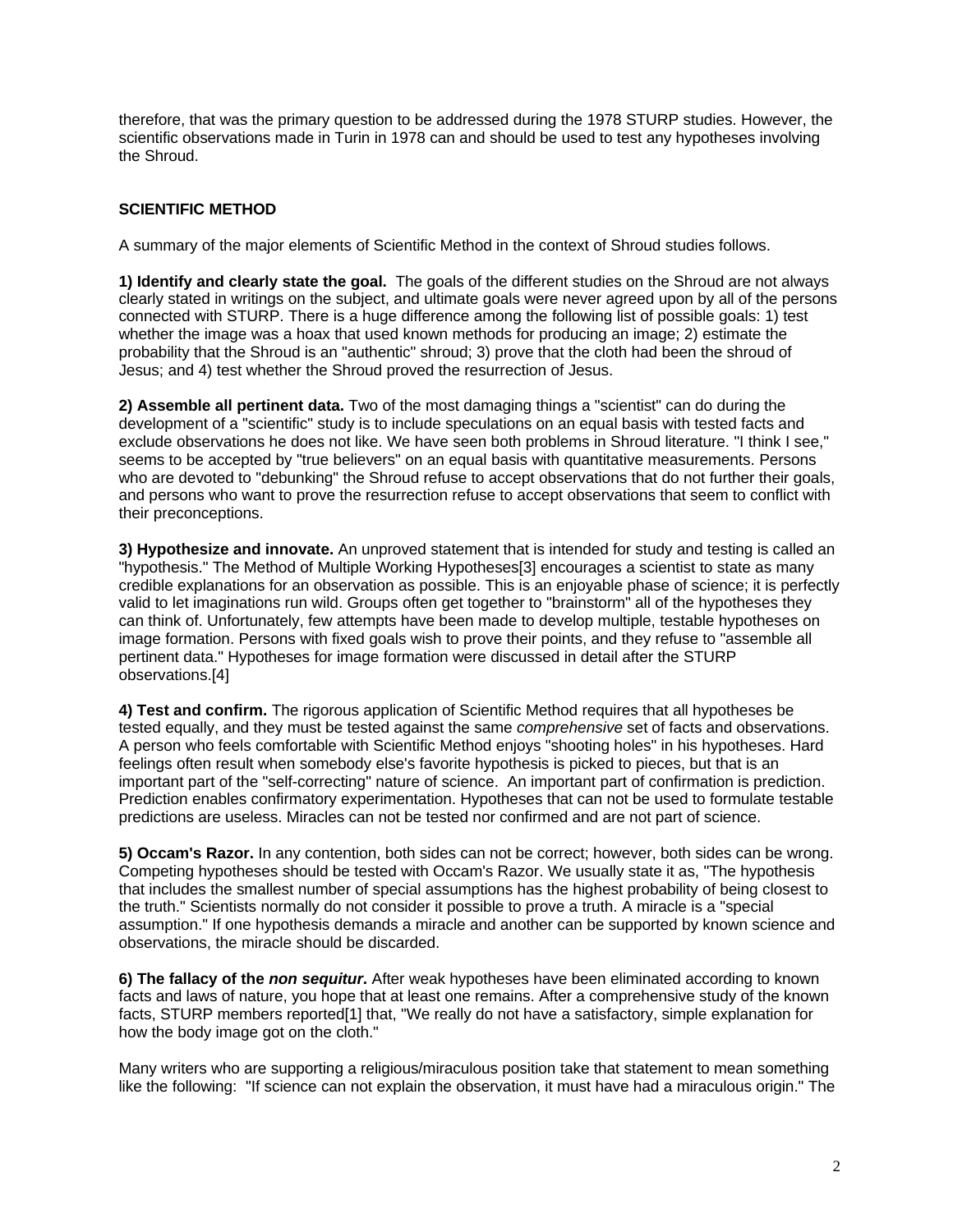Greeks recognized the fallacy of such an "argumentative leap" before 300 BC. The fact that science has not yet found an explanation proves nothing.

# **ASSEMBLE ALL PERTINENT DATA**

The primary goal of STURP was to test the hypothesis that the Shroud's image was painted. Secondary goals were to observe the Shroud's technology and composition so that statements could be made on its "authenticity" (whatever that is taken to mean) and possible age. In order to accomplish the goals, a large number of observations were made before, during, and after the Shroud was made available for study in Turin. Facts were also assembled from literature surveys. Some of these facts will be mentioned to illustrate the process of Scientific Method. The observations and data can and should be used to test all hypotheses on the Shroud. No facts can legitimately be ignored.

### **1) The fire of AD 1532:**

Fortunately for us, the Shroud was nearly destroyed in a church fire in AD 1532. If the image had been painted, some colored material had to be added to the cloth. The pigments and vehicles (glair, gums, glues - oils were not used in the 14th Century, but they were also tested) would have been subjected to a violent "chemical test" during the fire. The temperatures, temperature gradients, pyrolysis products, and water used to extinguish the fire would have changed the chemical composition of most foreign materials. Before going to Turin in 1978, we did many experiments on the stability of the painting materials. All of these pigments and vehicles were tested by applying them to linen and subjecting the samples to different kinds of heating.



Figure 1: Results of one "burn test." Linen streaked with blood and different painting media with and without pigments was heated intensely in the center while it was confined between two stainless-steel plates (1977).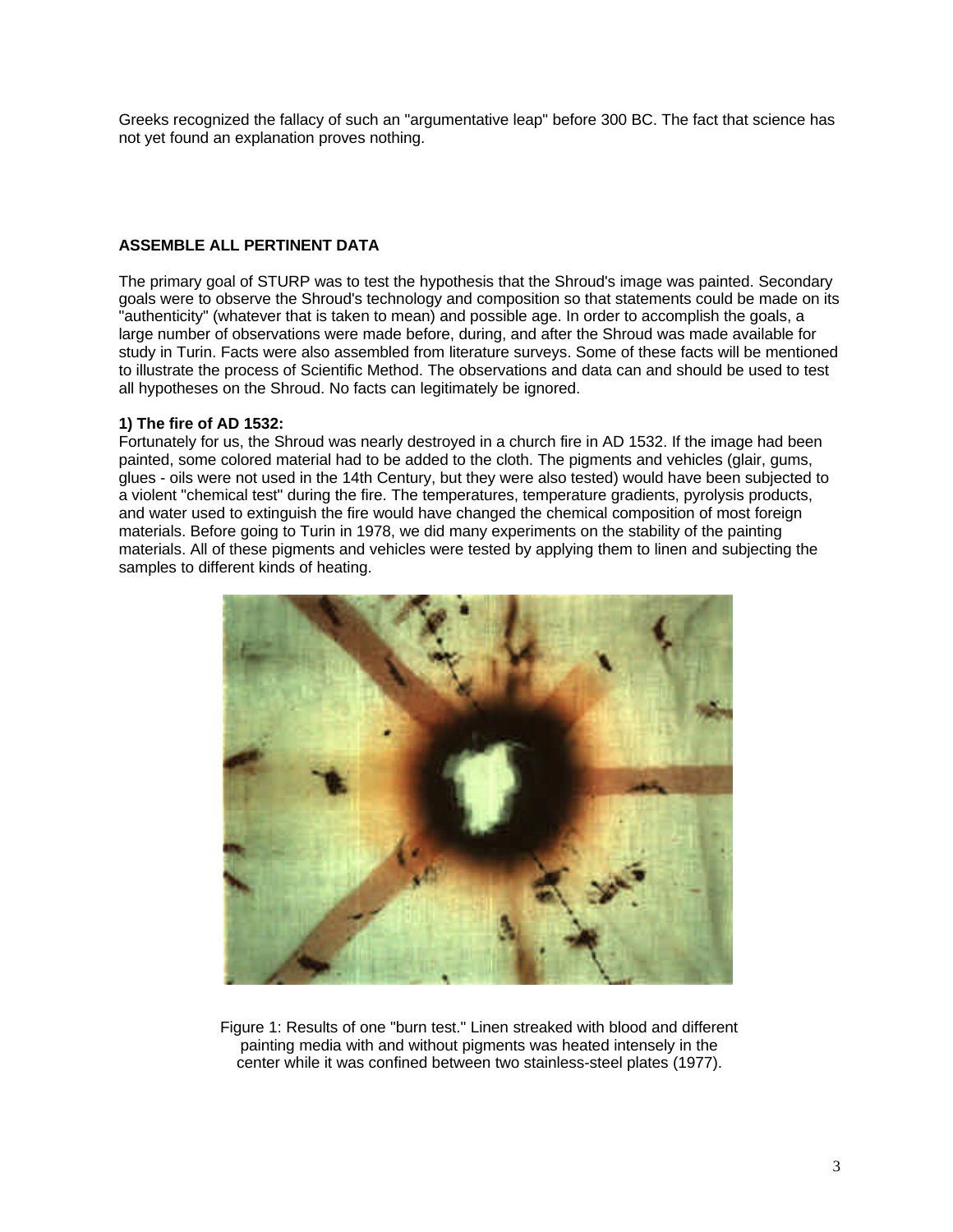

Figure 2: The same sample under UV illumination. The linen was modern and contained "fabric brighteners." Condensed cellulose pyrolysis products form an intensely fluorescent ring around the center of heating.

We had expected hematite  $(Fe<sub>2</sub>O<sub>3</sub>)$  to be the most probable pigment that could have been used to paint the image. The heating tests proved that much of the red hematite was reduced to black magnetite  $(F_{e3}O_4)$  by the pyrolysis products. No such effect could be observed on the Shroud.

All paints were changed by heat and/or the chemically reducing and reactive pyrolysis products (formaldehyde, furfural, organic acids, CO, etc.). Some Medieval painting materials become water soluble and they would have moved with the water that diffused through parts of the cloth at the time of the AD 1532 fire. Observations of the Shroud in 1978 showed that nothing in the image moved with the water.

STURP concluded that the image was not a painting. Walter McCrone[5,6] insisted that the image was painted with hematite. Several other people have claimed to reproduce the appearance of the image by different "painting" methods, but none have used the observational methods used by STURP to test their hypotheses.

#### **2) Direct microscopy:**

The Shroud was observed through a microscope for many hours in 1978, and a large number of photomicrographs was taken.[7] No evidence for fungal attack could be seen. The image is the result of many superficial yellow linen fibers. Although Walter McCrone refused to accept any observations other than his own, and he claimed that the image was painted, he reported that, "Microscopically, the image consists of yellow fibers…and the yellow fibers are the major colored substance in the body image.[5,6]"

During the 1978 observations in Turin, I used a dissecting needle to push some of the individual, superficial, yellow, 10-15-µm-diameter image fibers aside and look under them with a microscope. I could not see colored fibers more than a relatively short distance from the top surface of a thread. Published photomicrographs of the surface show the discontinuous distribution of the color on the topmost parts of the weave. [7] The color density seen in any area of the image appears primarily to be a function of the number of colored fibers per unit area rather than a significant difference in the density of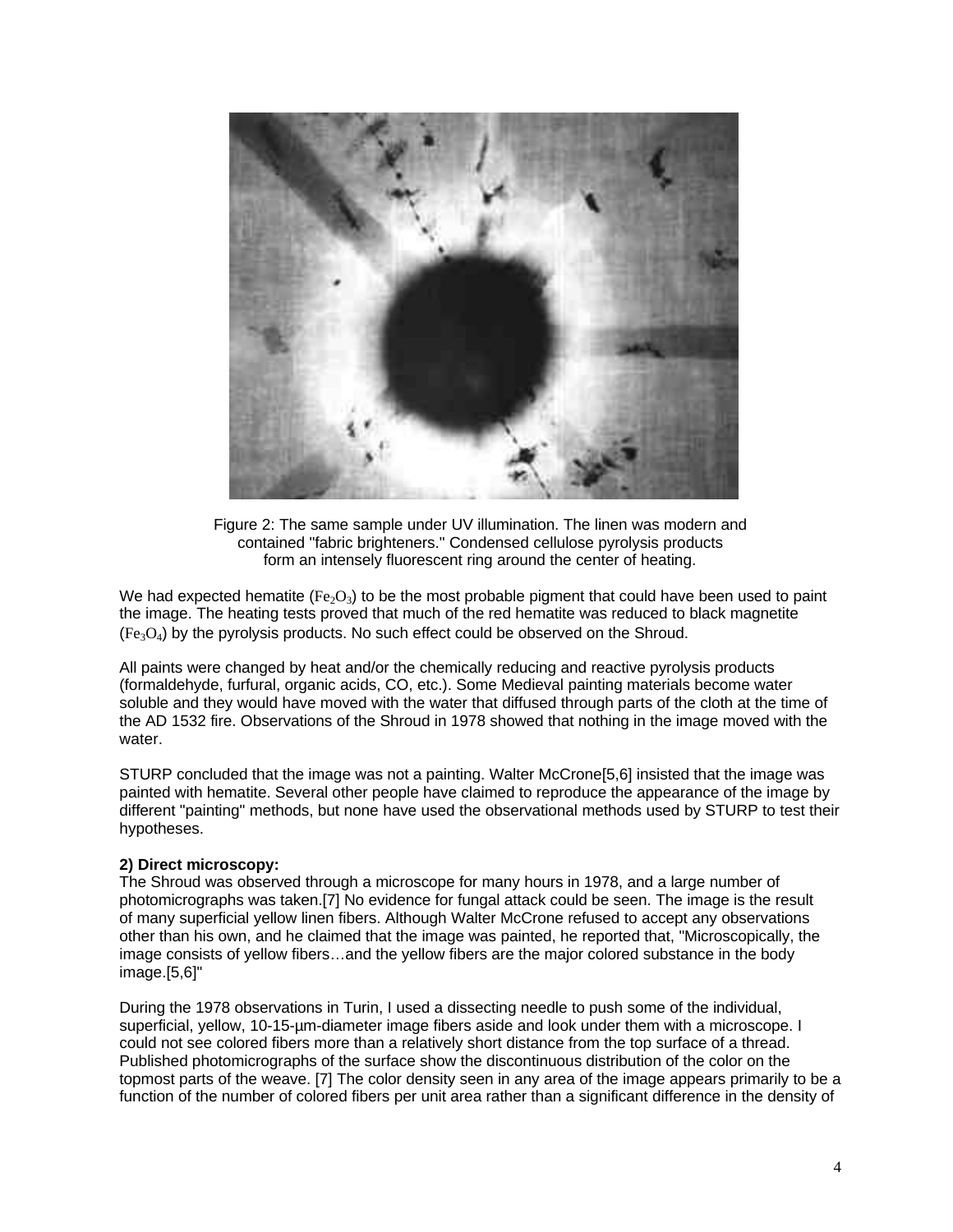the color of the fibers. This observation was puzzling, and we called it the "half-tone" effect. No fibers in a pure image area were cemented together by any foreign material, and there were no liquid meniscus marks. These facts seemed to eliminate any image-formation hypothesis that was based solely on the flow of a liquid into the cloth. This also suggests that, if a body was involved in image formation, it was dry at the time the color formed. Diffusion of gaseous reactants or dyes into the cloth would have produced a color gradient (darker on the surface, lighter at depth).

### **3) Observation of the back surface:**

Several STURP members looked at the back surface of the Shroud, and there is no trace of an image on it. Some of the blood flows can be seen on the back surface.



Figure 3: Photographed under pure UV: The image is seen only as a result of background fluorescence. Notice the narrow, vertical dark line to the right of the wrist blood stain. The color density of an image area on the hand is increased where the darker band intersects it. Other bands show the same effect.

### **4) Bands of different colored yarn (linen technology):**

Bands of different-colored yarn can be observed in the weave of the cloth (figure 3). Where darker bands intersect image areas, the image is darker. This proves that the image color is not solely a result of reactions in the cellulose of the linen. Something on the surface of the different batches of yarn produced color and/or accelerated color formation. The observations of bands of color agree with historical reports on the methods used to produce ancient linen. [8]They indicate a very mild bleaching technique, unlike that used after the last crusade in AD 1291.[9]

The warp of ancient linen was protected with starch during weaving and the finished cloth was washed in *Saponaria officinalis* suds. *Saponaria* is hemolytic, which could explain why the old blood stains on the cloth are still red. Diane Soran (deceased) of Los Alamos, tested hemolysis on *Saponaria*-washed cloth before we went to Turin. The blood is still red on those 25-year-old samples. Controls are black. *Saponaria* hydrolyzes to produce some aglycones that are fluorescent, and the non-image part of the Shroud is weakly fluorescent. The image quenches that fluorescence. *Saponaria* is toxic, and it is a potent preservative. A textile conservator told us that old cloths tend to be better preserved than newer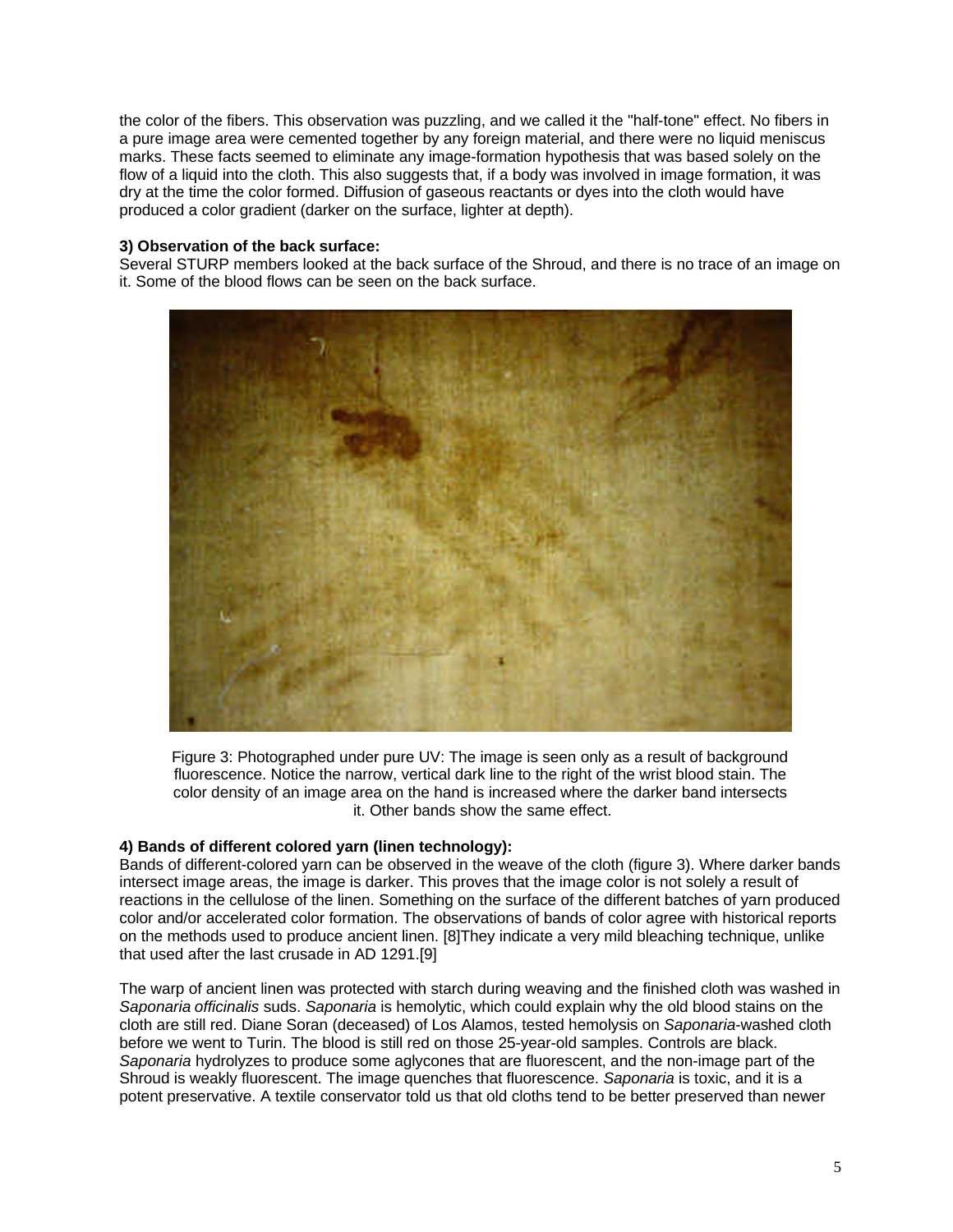ones. Comparison samples loaned to us by the amazing Museum of Egyptology in Turin were still supple, and several dated to several thousand years BC. *Saponaria* produces four glycosidic saponins, all containing gypsogenin. The glycosides hydrolyze to produce sugar chains[10]. The following carbohydrates were identified in those chains: galactose, glucose, arabinose, xylose, fucose, rhamnose, and glucuronic acid. Pentose sugars with a furanose structure appear to be the most reactive sugars.[11] The *Saponaria* sugars should be quite chemically active. Human sebaceous secretions in sweat are about 28% free fatty acids. They are a source of "body odor." These fatty acids are chemically reactive, and they catalyze many types of reactions. Darker-appearing, pure-image areas did not penetrate significantly more deeply into the cloth than did lighter areas. The effect was much different than that produced by scorching a cloth with a hot statue.

# **5) Adhesive-tape sampling:**

I took samples from the surface of the Shroud in 1978, using tape made specially for the task by Ronald Youngquist of Minnesota Mining and Manufacturing, Inc. The backing of the tape was chosen to be amorphous; i.e., it did not give any birefringence colors under crossed polarizers when viewed under a petrographic microscope. Image fibers on the sampling tapes are lemon yellow (figure 4).

The tapes were applied to the surface of the cloth with a pressure-measuring roller. I had designed the roller to enable semi-quantitative comparisons among sampling areas; however, a surprising feature was observed. The applicator could also be used to measure the force required to *remove* a tape. Much less force was required to remove tapes from image areas than from non-image areas.



Figure 4: Lemon-yellow image fibers (400X), showing black lignin at growth nodes.

#### **6) Instrumental methods of analysis:**

The Shroud was observed by visible and ultraviolet spectrometry[12,13], infrared spectrometry[14], x-ray fluorescence spectrometry[15], and direct microscopic viewing. Later microscopy[4,5,6,16], microchemistry[4,16], pyrolysis-mass-spectrometry[4], and laser-microprobe Raman analyses[4] were used on samples we obtained in Turin.

Many of the pyrolysis fragments observed by pyrolysis-mass-spectrometry would be the same products of thermal degradation whether they came from cellulose, hexose sugars, or starches; i.e., a starch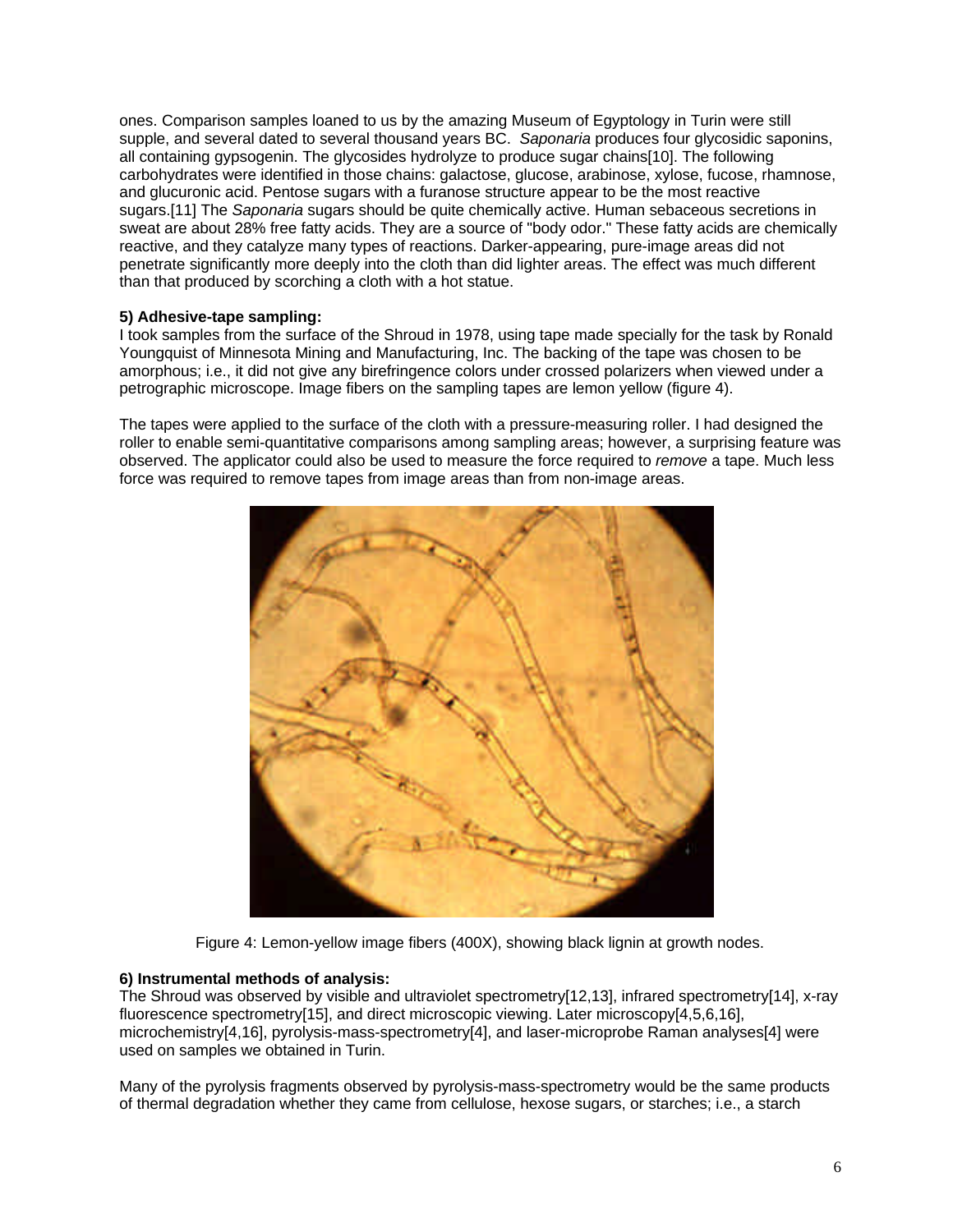impurity would not have been detected. UV and visible spectrometry would not see any differences among the carbohydrates. The -OH vibrational states of all of the carbohydrates and water are very broad and intense, and IR spectrometry could not distinguish among them. Laser-microprobe Raman is similar to IR. We were not looking for trace carbohydrate impurities, we were looking for painting-type impurities on the cloth.

The pyrolysis-mass-spectrometry analyses of individual fibers at the NSF Center of Excellence at the University of Nebraska was sufficiently sensitive to detect ppb levels of polyethylene oligomers that came from sample bags, but it did not detect any of the possible pigments or painting media. The pyrolysis-MS analyses did not detect any nitrogen-containing contaminants. This seemed to rule out glair (egg white) as well as any significant microbiological deposits. These results were confirmed by microchemical testing.

# **7) Chemical tests:**

Image color does not appear under the blood stains when they are removed with a proteolytic enzyme[16]. Whatever process produced the image color must have occurred after the blood flowed onto the cloth, and the image-producing process did not destroy the blood. Microchemical spot tests with aqueous iodine indicated the presence of some starch fractions on Shroud fibers. No proteins could be detected in either image or non-image areas; however, they were easy to detect in blood stains.[1,4,16] We have recently found that some plant gum, mordants, and dye(s) coat the yarn of the sample which was taken by Gilbert Raes in 1973 for textile analysis[17]. These deposits are unique to the Raes sample; however, that area was in immediate contact with the radiocarbon sample that was removed for dating in 1988. This fact makes the validity of the radiocarbon sample questionable.

# **8) Summary of primary observations:**

All of the observational methods agreed that no pigments, normal painting vehicles, or natural exudations (other than the blood) had been added to the cloth after its production.

# **9) The image color resides only on the surface of the fibers:**

Heller and Adler found[16] that the image fibers could be decolorized with diimide, a powerful reducing agent. Reduction left colorless cellulose fibers. They concluded that the color was a result of conjugated double bonds, agreeing with the spectrometry of Gilbert and Gilbert[12]. At high optical magnifications, up to 1000X, no coatings could be resolved on the surfaces of image fibers;[16] however, the surfaces appeared to be "corroded." Heller and Adler also reported that "ghosts" of color were stripped off of fibers by the adhesive of sampling tapes when they were pulled out of the adhesive and that the insides of the fibers were colorless. I have confirmed this observation (figure 5). *The color is only on the surface of the image fibers.* Another important observation was that the "ghosts" had the same chemical composition as expected from dehydrated carbohydrates.



Figure 5: "Ghost" on sample 1EB. The tape was pulled from the calf of the leg. There is no fiber in the horizontal line, proved by rotating the sample between crossed polarizers. Cellulose is birefringent. The line shows a faint-yellow image color.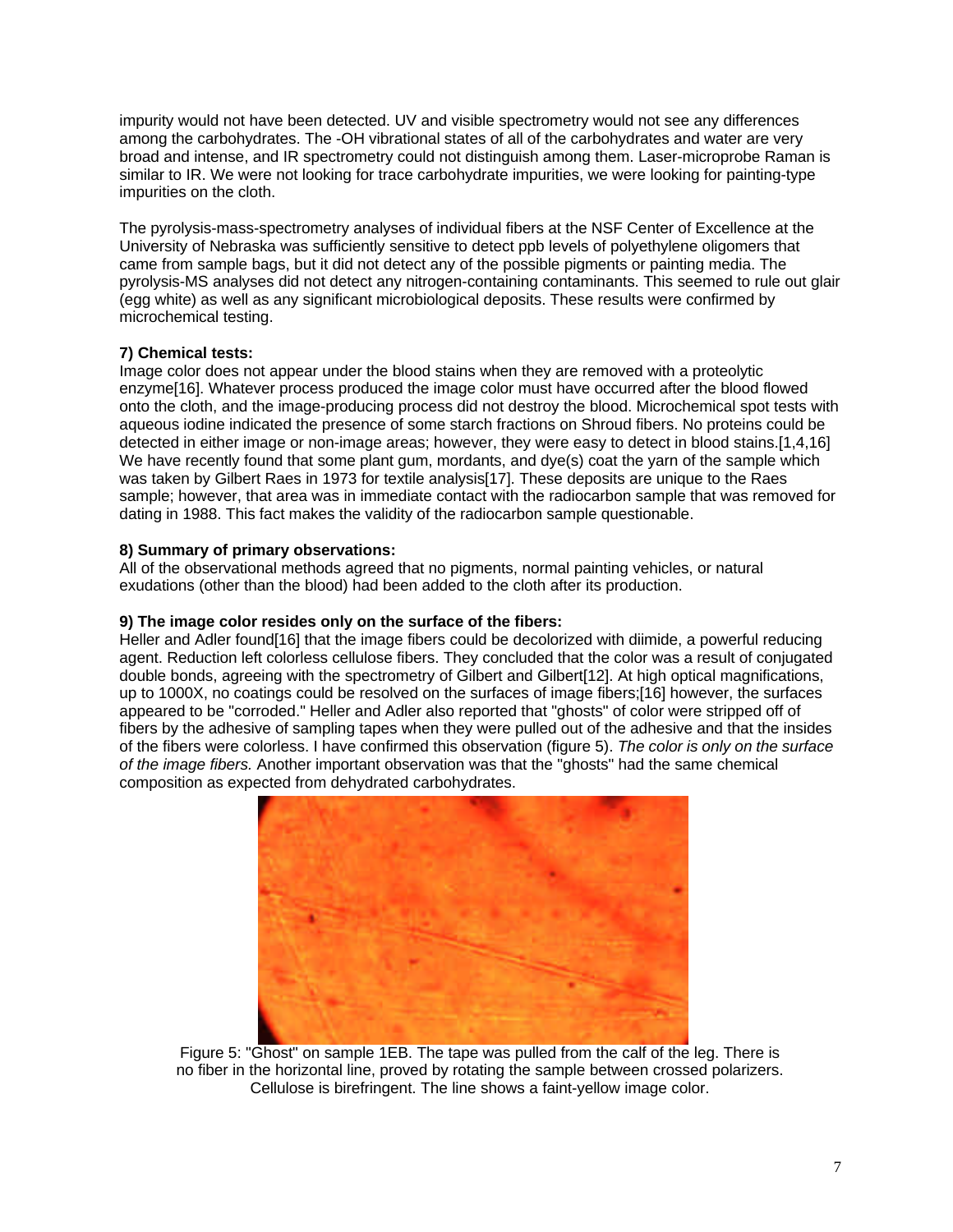The STURP observation[16] that the surfaces of image fibers appeared to be "corroded" suggests that a very thin coating of carbohydrate had been significantly dehydrated on the outer surfaces of the fibers. Dehydration causes shrinkage; therefore, any coating of carbohydrate impurities would "craze" during dehydration. Such a crazed coating would be easy to pull off with adhesive, explaining the easy removal of tapes from image areas. *In the context of a discussion on radiation, these observations prove that only radiation-induced reactions that color the surfaces of fibers without coloring the cellulose can be considered.*

### **10) Image fibers were not scorched to produce the color:**

The medullas (tubular voids in the centers of linen fibers) of image fibers do not show any coloration or charring (figure 6). The medullas are usually clean and colorless. Fibers that were scorched during a fire in AD 1532 show some scorching in the medullas.



Figure 6: A Colored image fiber from the back image (X400), showing that the medulla is completely colorless.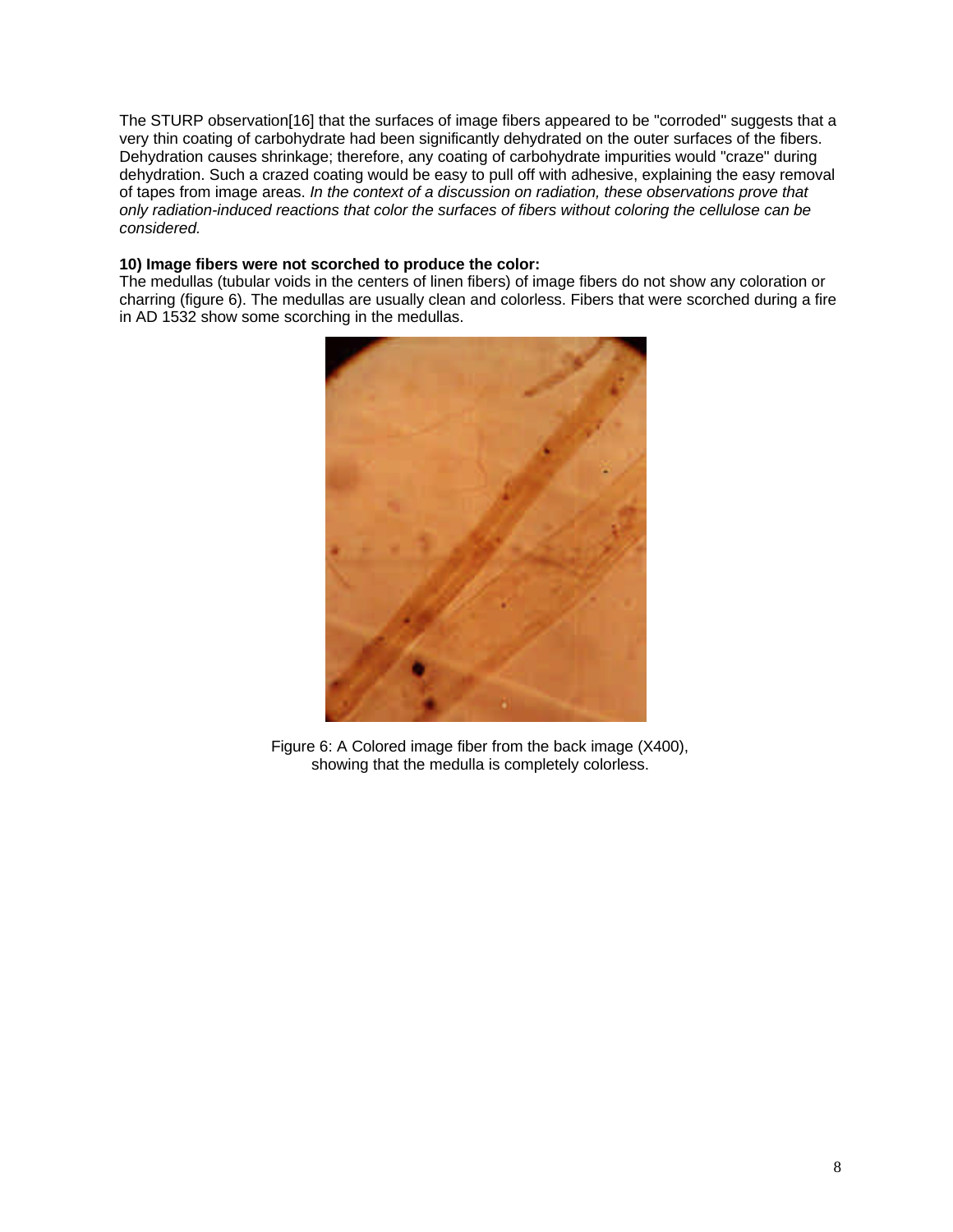

Figure 7: Fiber from a lightly scorched area. The medulla shows darker coloration than the rest of the fiber.

When viewed in parallel light under a microscope, a scorched fiber is colored through its entire diameter, and the medulla usually appears to be darker than the mass of the fiber as a result of reactions at its surface and its shorter radius of curvature (figure 7).

# **11) Properties of energetic radiation:**

If any form of radiation (thermal, electromagnetic, or particle) degraded the cellulose of the linen fibers to produce the image color, it would have had to penetrate the entire diameter of a fiber in order to color its back surface. Some lower fibers are colored, requiring more penetration. Radiation that penetrated the entire 10-15-μm-diameter of a fiber would certainly color the walls of the medulla. All image fibers show color on their surfaces but not in the medullas.

The penetration of forms of radiation into linen is critical to any hypothesis involving radiation. The NIST web site, http://physics.nist.gov/PhysRefData/Star/Text/contents.html , gives comprehensive information on penetration for different forms of radiation, but some scientific background is required to interpret the data and graphs.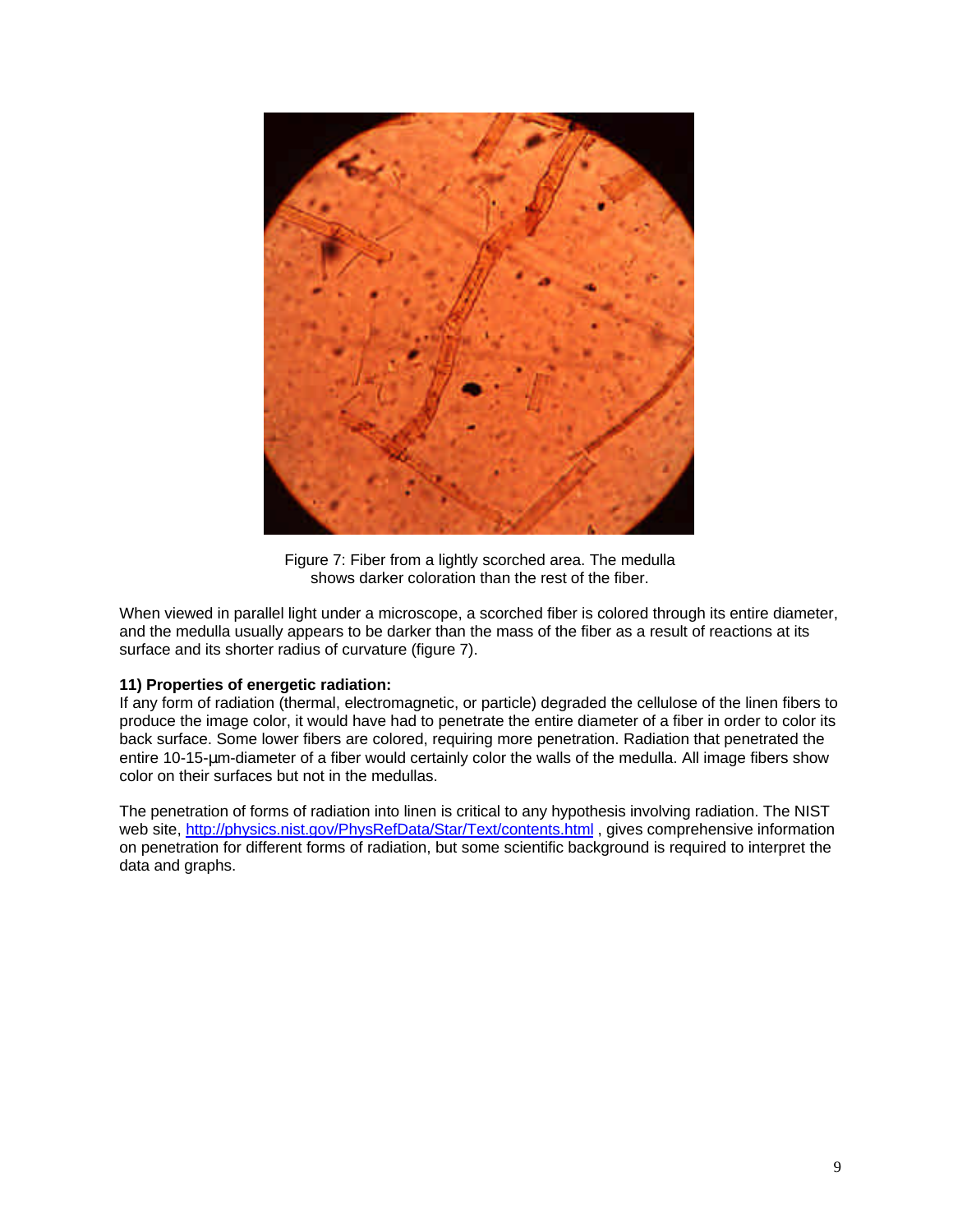

Figure 8: Proton penetration into water as a function of energy.

Rinaudo claimed that, "Protons are indeed the only ionizing radiations to induce mainly acid oxidations[18]." A look at proton penetration data shows that his hypothesis does not and can not fit the observations (figure 8). It is easy to calculate the range in cm from the range in g/cm². For example, 1 cm<sup>3</sup> of water weighs 1 gram. A penetration of 1 cm would require roughly 16 MeV of energy (the energy scale is logarithmic). A proton with a few MeV energy would penetrate the entire diameter of a Shroud fiber, coloring the medulla on its way to the farther surface. No radiation hypothesis alone can explain how the entire outer surface of image fibers could become colored without coloring the inside and the medulla.

#### **12) Radiation effects:**

When cellulose fibers are heated enough to color them, whether by conduction, convection, or radiation of any kind, water is eliminated from the structure (the cellulose is "dehydrated"). When water is eliminated, -OH chemical bonds are broken. The C· free radicals formed are extremely reactive, and they will combine with any material in their vicinity. In cellulose, other parts of the cellulose chains are usually the closest reactants. The chains *crosslink*.

Cellulose molecules are folded back and forth in a fairly regular arrangement, and they show the properties of crystallinity. This is called a "fibrillar structure." When you rotate the stage of a petrographic microscope with crossed polarizers while looking at a linen fiber, straight lengths changes from black to colored every 90K. The fiber is birefringent and has an ordered structure. When cellulose starts to scorch (dehydrate and crosslink), its characteristic crystal structure becomes progressively more chaotic. Its birefringence changes, and not all parts of a straight fiber go through clear transitions from dark to light at the same angle. Zones of order get smaller and smaller. It finally takes on the appearance of a pseudomorph and just scatters light. A significantly scorched fiber does not change color as the stage is rotated between crossed polarizers.

It is easy to measure the index of refraction of a material and observe changes in its crystallinity with a petrographic microscope. Unfortunately, it is much harder to make measurements on the sampling tapes now that they have started to crystallize. Observations must be made on the specific fibers that reach extinction at the same angle as the tape (while everything is black). The index of refraction of a normal linen fiber parallel to its length is nearly identical to that of the adhesive on the sampling tapes (it nearly disappears). The index across the fiber is appreciably lower than the adhesive. The indices of refraction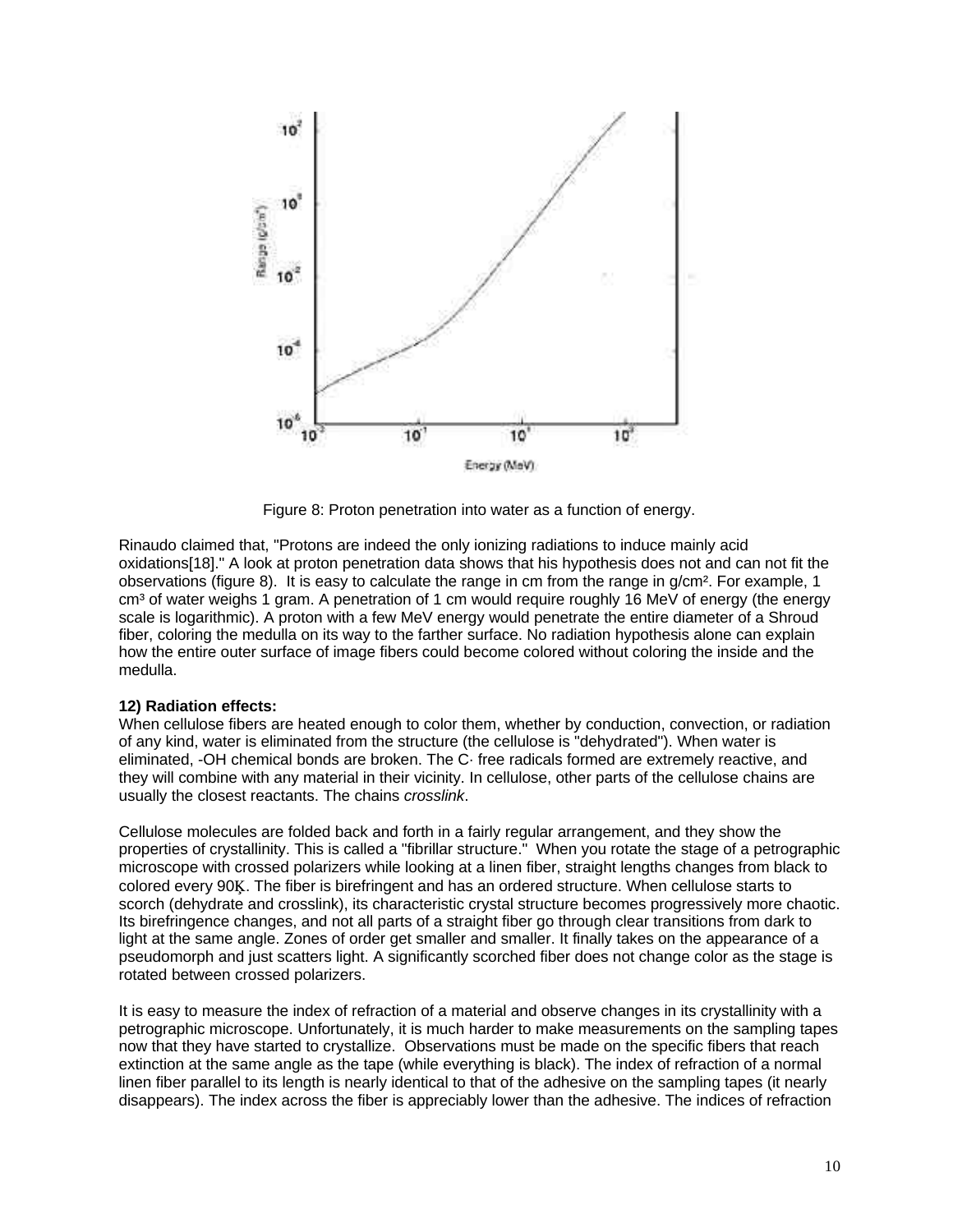and crystallinity of image fibers are identical to unaffected fibers. Bent, crushed, or otherwise damaged fibers show strain dichroism and will give an erroneous index.

Experiments scorching normal linen fibers agree with observations on scorched fibers from the Shroud. As the scorch color deepens, the two indices of the linen approach the same apparent value. The index observed is the average of all of the orientations of the microcrystaline zones in the pseudomorph. Similar fibers have not been observed on image tapes. Other than observing colored medullas, crystallinity and birefringence give good clues for differentiating between scorched and image fibers. The evidence is strong that the image is not a result of dehydration of the cellulose by any mechanism, thermal or radiation.

The observations of colorless cores in image fibers, ghosts pulled from fibers by the adhesive, the reduction of the color with diimide, lack of fluorescence in an image area, and optical differences between image and scorch fibers seem to eliminate any high-temperature heating event or energetic radiation in image formation. **The cellulose of the image had not changed as a result of image formation.** Neutrons produce "recoil protons" when they hit a material that contains hydrogen. The loss of hydrogen also causes crosslinking. Neutrons can not be invoked for a miracle.

#### **13) Low-temperature processes:**

Although high-temperatures and energetic radiation must be ruled out for image formation, lowertemperature processes are still possible. All that is required is that temperatures never reach the level where cellulose begins to dehydrate at a significant rate. Cellulose starts to dehydrate rapidly between 275 and 300°C. Many materials color rapidly at temperatures much lower than that. Some claims have been made that thermal radiation (heat/infrared) could not play a part in image formation, because intensity of the radiation follows a  $1/r^2$  law. That is not correct. Materials radiate different wavelengths of electromagnetic energy at different temperatures. The wavelengths can be calculated from Planck's Radiation equation. Before a hot surface starts to glow, most of the radiation is produced in the infrared range.

Surfaces radiate different amounts of heat at different angles depending on the electronic structure of the material. G. G. Gubareff, J. E. Janssen, and R. H. Torborg[19] discussed the scientific principles of thermal radiation in rigorous detail. Polished metals radiate and absorb very little thermal energy, and what they do radiate comes off of the surface at a very low angle. Nonmetals radiate much more thermal energy, and most of it comes out 90K to the surface. It is obvious that thermal radiation does not follow a  $1/r^2$  law.

You can observe this effect by buffing the surface of a chrome-plated spatula and putting a fingerprint, a spot of syrup, and a smear of clay on the surface. Heat the piece in the dark. As the temperature increases, the first places that you will see glow with radiation will be the print and other non-metallic spots, and they will glow long before the rest of the metal reddens with heat. The glow will be most visible from straight above. When the metal starts to glow, its light will be most visible at a low angle. The emissivity of a human body is like other non-metals or organic materials. Image formation that involves thermal radiation can not be ruled out; however, it can not explain all of the features of the Shroud.

The thermal conductivity of linen is quite low, about 5 X 10<sup>-4</sup> cal cm<sup>-1</sup> s<sup>-1</sup> °C<sup>-1</sup>; therefore, the temperature gradient extending outward from any heated area will be quite steep: It will be much hotter near contact points and cooler away from them. This is important in considering the chemical rates of processes that can form a color on a shroud that is in contact with a warm body.

#### **14) Other possible sources of color:**

We considered iridescence (optical interference in thin layers) and electrons trapped in crystal defects. Those could easily be discarded. All remaining ways must involve chemical changes.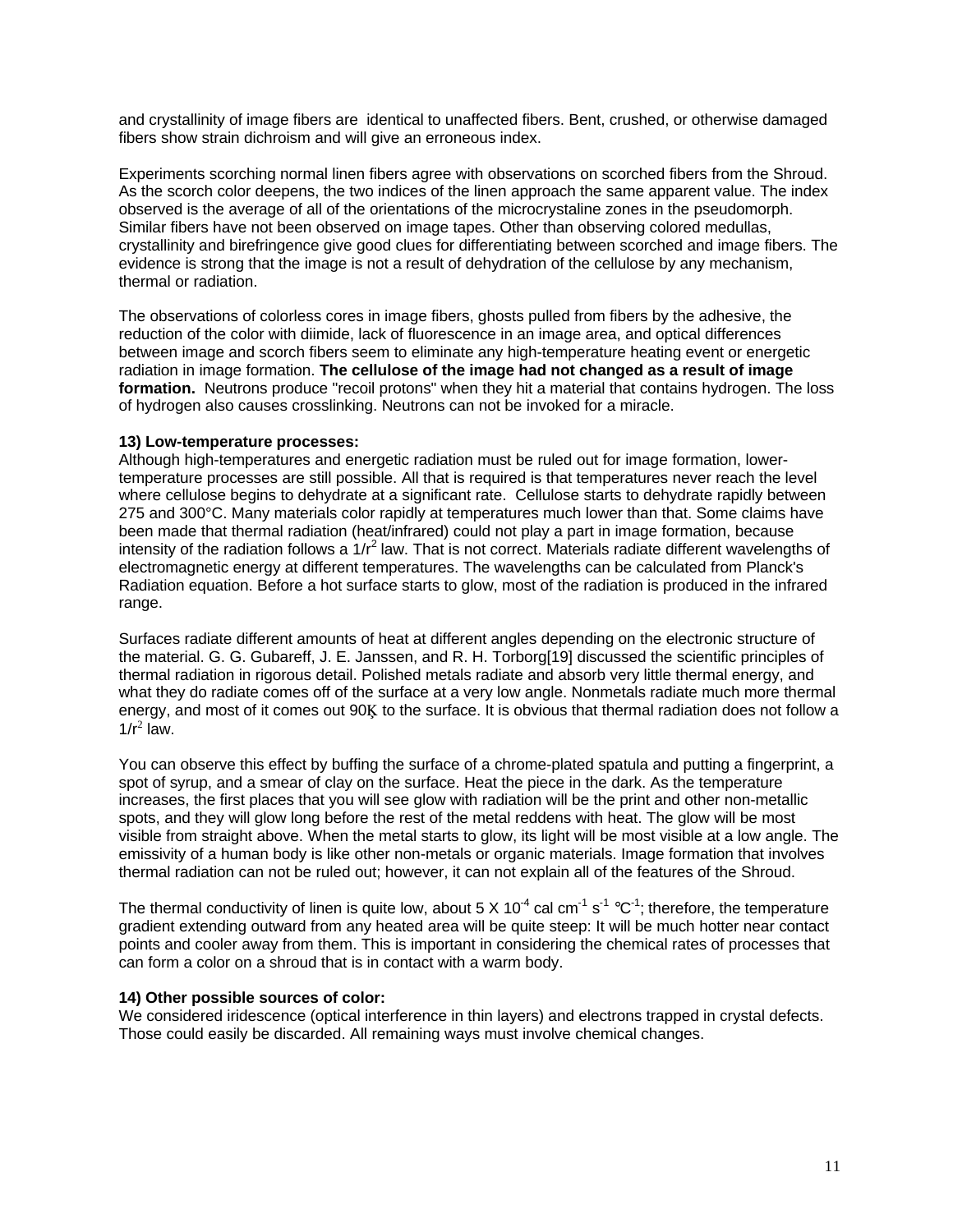### **15) Chemistry and rate processes:**

All chemical processes occur at some rate at every temperature above absolute zero, -273°C (-459°F), but the rates follow an exponential function as temperatures change. Some rates are very slow at normal temperatures. Cellulose does not scorch at a visible rate at room temperature, but it will char quickly above about 300°C. Other carbohydrates (e.g., starches and sugars) can color at much lower temperatures. A piece of cloth heated to several hundred degrees at a point will start to color, but the color quickly becomes less intense away from the heated point as a result of the low thermal conductivity of cellulose. Several medical investigators have told me that the postmortem body temperature of a person who has died of hyperthermia and/or dehydration often reaches 41°C (106°F),[20] and body temperatures can actually increase slight ly after death. Some bodies have shown temperatures as high as 43°C (110°F). The bodies are quite dry as a result of the hyperthermia. Many bodies are found at high temperature in closed automobiles or lying on the desert in the sun. Materials that are stable at normal room temperatures (about 22°C) can react rapidly at 41-43°C. Many simple chemical processes double (or even triple) their rates for each 10°C (18°F) increase in temperature. A dehydration-type of reaction could be expected to be about three times faster at normal body temperature than at room temperature and *four to nine* times faster at about 41°C.

Chemical rates are modeled with an exponential equation called the Arrhenius expression,  $k = Ze^{-E/RT}$ , and rates can be predicted from known, measured chemical kinetics constants (k, the rate constant; Z, the frequency factor; E, the activation energy; R, the gas constant; and T, the absolute temperature). Any chemical process involved in image formation will have properties in accordance with this equation. Heat is also transferred by convection. The circulation of air between a hot surface and a cooler one is driven by the differences in density between a hot gas and a cooler gas. Convection cells are small where clearances are small and larger where clearances are larger. Convection also transfers vapors, which can include reactive gases, from one surface to another. Fairly thin stagnant zones of gas form near fixed surfaces. Other gases that approach such zones must *diffuse* through the stagnant gas to reach the surface. Diffusion of gases through other gases is modeled with Graham's Law of Diffusion. The rates of diffusion are inversely proportional to the square roots of the densities of the gases. Diffusion parallel to the surface of a cloth that covers a body can not be instantaneous, and it will be slower for heavier molecules

In the context of image-formation hypotheses that involve reactive gases, remember that cloth is porous. Gases diffusing to the surface can pass through the pores and be lost. This phenomenon will restrict vapor concentrations as a function of the distance from contact points where a body touches a cloth. Cloth surfaces are active and adsorb gases rapidly, a fact that further limits concentrations as a function of distance. John Jackson's mathematical analysis of image resolution[2] suggested that no single, simple molecular-diffusion or radiation mechanism could produce the image observed. However, a combination of systems could offer an explanation, e.g., anisotropic heat flow by radiation from the body to the cloth, attenuated heat-flow in the cloth, gaseous diffusion, convection, surface properties of cloth, and the dependence of chemical rates on temperature.

# **16) Summary:**

Some type of carbohydrate dehydration reaction seems most probable as an explanation for the image color; however, *the color appears only on the surface of individual fibers*. The color of the image does not involve the cellulose. Energetic radiation absolutely can not be used to explain the properties of the image. *That statement does not suggest a miracle.*

# **TEST ALL HYPOTHESES WITH THE SAME FACTS**

#### **I. The Radiocarbon Date of 1988**

The 1988 radiocarbon age determinations were the best that could have been obtained anywhere in the world. Effects of sample-preparation methods were studied and careful statistical analyses were made. Damon, et al., reported[21] that "The age of the shroud is obtained as AD 1260-1390, with at least 95% confidence." Unfortunately, that date does not reflect the STURP observations on the linen-production technology and the chemistry of the fibers from the tape samples.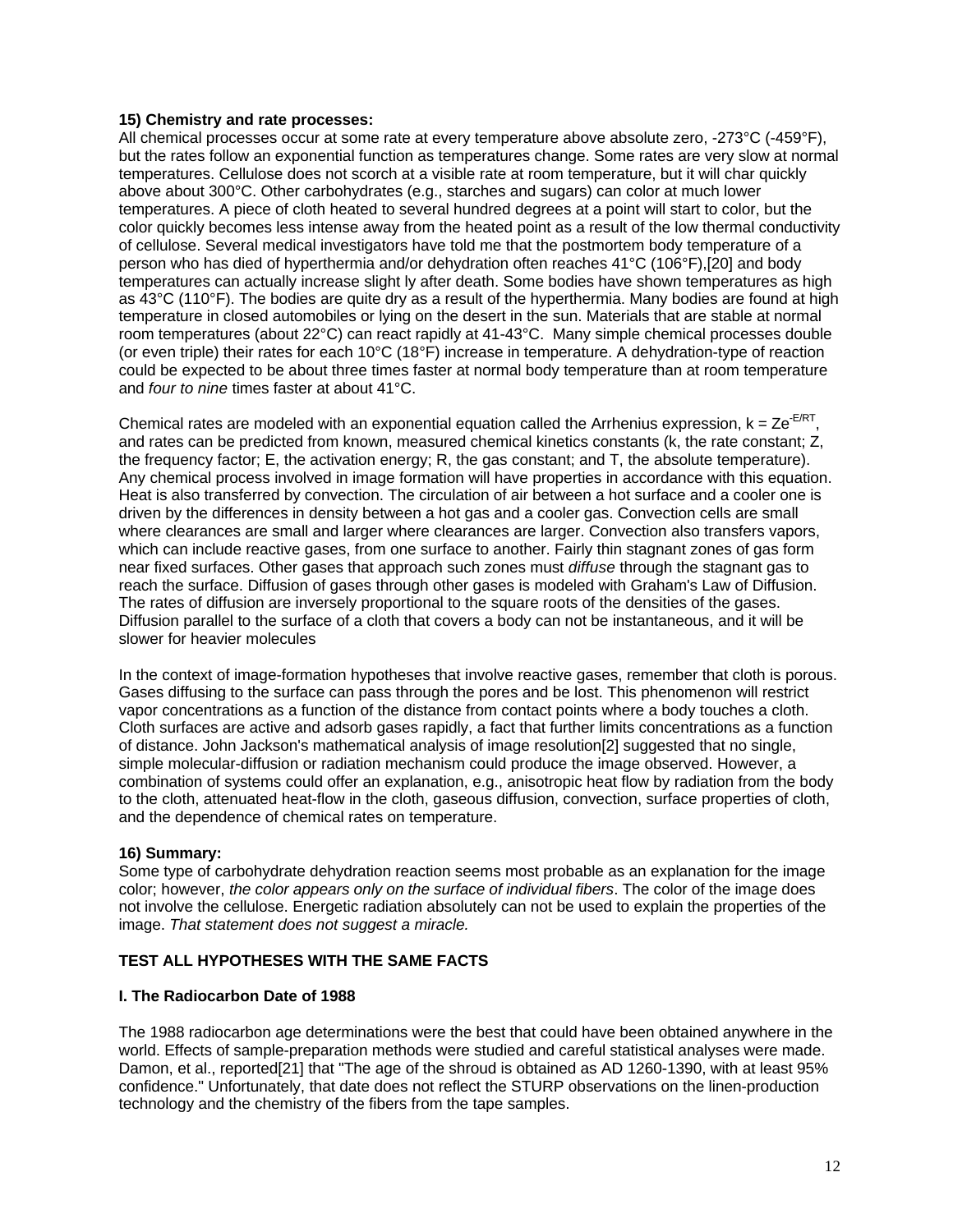In many cases where questions arise, an appeal is made to "authority." There can be no question about the authority of the radiocarbon investigators; however, true scientists like to see all loose ends questioned and tested. Persons who object to having their results tested can not be considered to be rigorous scientists. Rigorous Scientific Method should be applied in an attempt to resolve the age questions.



Figure 9: Locations of Raes and radiocarbon samples (bottom margin of cloth is to left). There should be compositional similarities between them. Retained samples should be studied by chemistry and microscopy.

The 1988 sampling operation was described as follows[21]: "The shroud was separated from the backing cloth along its bottom left-hand edge and a strip (~10 mm x 70 mm) was cut from just above the place where a sample was previously removed in 1973 for examination. The strip came from a single site on the main body of the shroud away from any patches or charred areas." The location of the sample is shown in figure 9.

Unfortunately, the sample was approved at the time of sampling by two textile experts, Franco Testore, professor of Textile Technology at the Turin Polytechnic, and Gabriel Vial, curator of the Ancient Textile Museum, Lyon, France. No chemical or microscopic investigations were made to characterize the sample. I believe that was a major disaster in the history of Shroud studies

#### **Samples:**

Professor Gilbert Raes of the Ghent Institute of Textile Technology cut a small sample from the cloth in 1973[17]. He found that the samples contained cotton, and he reported that the cotton was an ancient Near Eastern variety, *Gossypium herbaceum*, on the basis of the distance between reversals in the tape-shaped fibers (about eight per centimeter). I can not confirm the identification of the cotton variety; however, I can confirm the presence of cotton in the Raes sample. The cotton is important. Cotton was almost unknown in Europe until about AD 1350[9], when "there was widespread belief that it was the fleece of miniature sheep that lived in trees." Crusaders helped spread knowledge of cotton through Europe. There were still legal disputes over whether cotton was a kind of linen as late as AD 1631.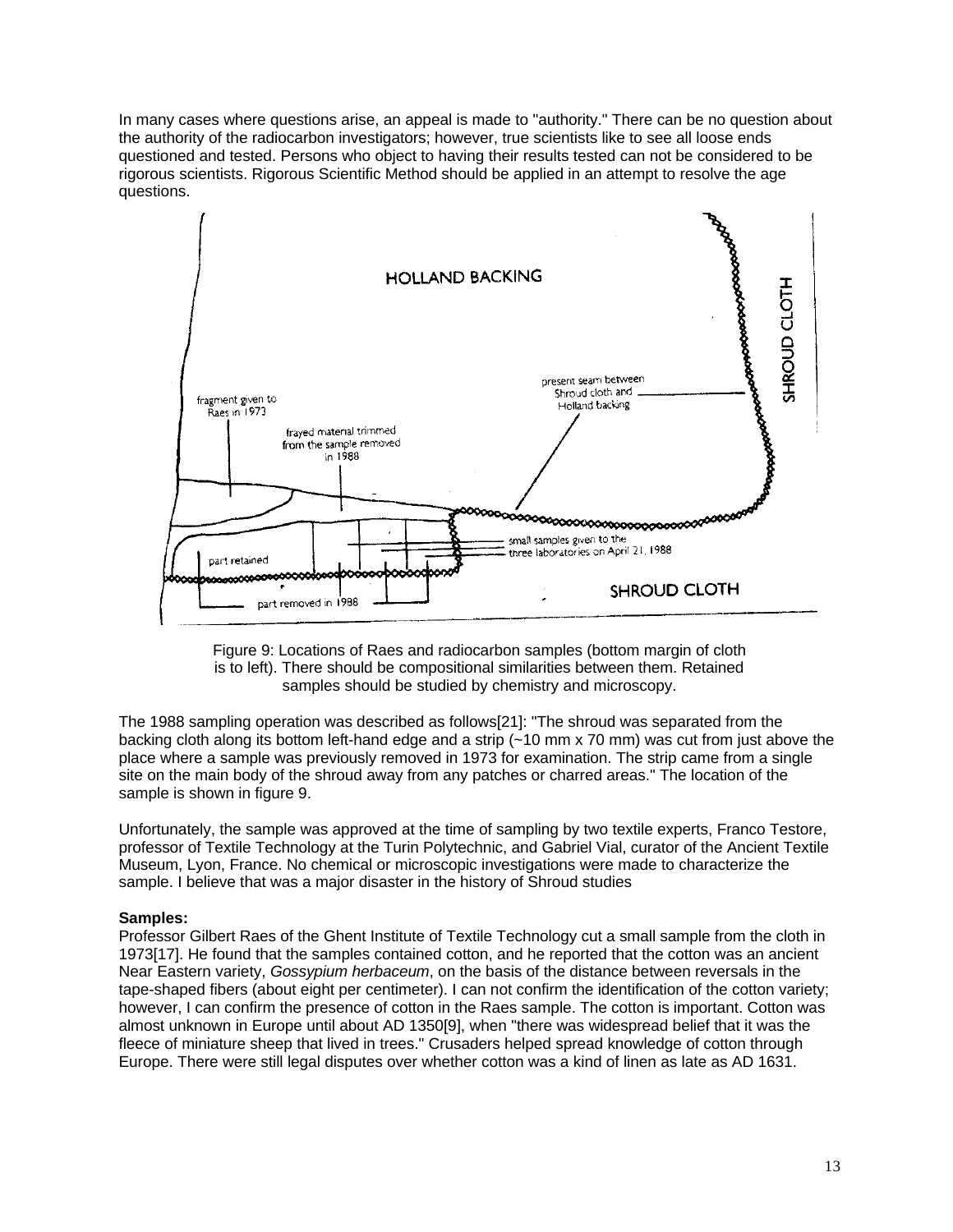As part of The Shroud of Turin Research Project (STURP), I took adhesive-tape samples from all areas of the Shroud in 1978[4]. The tape was produced specifically for the project by Ronald Youngquist of the Minnesota Mining and Manufacturing Corporation. He used an amorphous, pure-hydrocarbon adhesive that would not contaminate the Shroud or the samples, and the adhesive could be removed by washing with xylene. The tapes were applied to the surface of the Shroud with a pressure-measuring applicator to enable semi-quantitative comparisons among samples. The Shroud was badly damaged in a church fire in AD 1532. Nuns patched burn holes and stitched the Shroud to a reinforcing cloth that is now known as the Holland cloth. I also sampled it in 1978. The Holland cloth provides an authentic, documented sample of Medieval linen.

In 1980, I received several threads from the 1973 textile sample[17] from Professor Luigi Gonella, Department of Physics, Turin Polytechnic. I now have them numbered and identified as the "Raes threads." I archived remaining tape samples, Holland cloth samples, and Raes threads after STURP disbanded. The samples are still available for independent scientific testing of the observations reported here.

### **Observations:**

Visual comparisons among samples were made with a Zeiss petrographic microscope.

**(A) Cotton is not evenly distributed throughout the cloth.** Cotton fibers are easy to find mixed intimately with the linen fibers of all of the Raes threads. Figure 10 shows a heavily encrusted cotton fiber on the surface of one of the Raes threads. It can be identified by its flat, tape-like shape, the presence of one reversal, and the absence of the bamboo-like growth nodes of linen. When the cotton fiber was drawn out of the thread, it showed reversals about 1.2-mm apart. Cotton is not a simple surface contaminant: It occurs throughout the Raes threads. Fibers retained on the sampling tapes can be differentiated according to their relative indices of refraction compared with the index of the tape's adhesive. The two indices of cotton are close to that of the adhesive. Birefringence is first-order white. The index of linen across the fiber is appreciably lower than that of the adhesive.



Figure 10: Heavily encrusted cotton fiber emerging from Raes #14 (400X).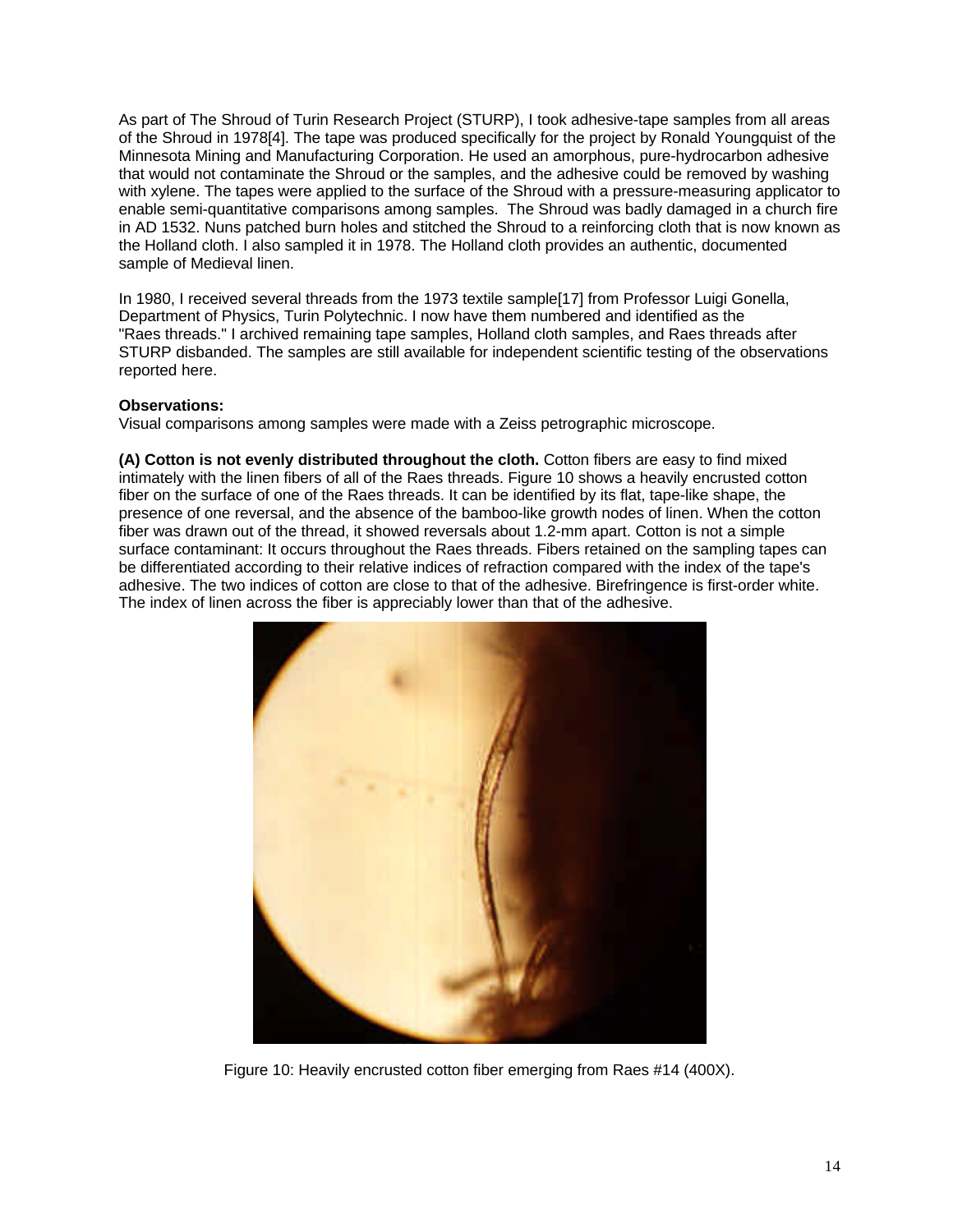I did not attempt to make a quantitative cotton comparison between Raes threads and Shroud tapes, because there was too little cotton of any kind on Shroud samples. We had been puzzled by the Raes report at the time of the 1978 STURP observations in Turin. We could not find more than traces of cotton on the cloth. The Shroud appeared to be pure linen. We used cotton gloves during the STURP studies of 1978 to protect the relic, and they could have been responsible for the traces of modern cotton found on a few Shroud sampling tapes. Samples from the main part of the cloth are significantly different from the Raes samples with regard to cotton content.

**(B) Amounts of lignin differ between Raes samples and Shroud fibers.** The linen fibers found on Shroud tapes average about 13-µm diameter, and they are round in cross-section. They show periodic growth nodes, and they look like microscopic lengths of bamboo. Figure 4 shows several linen fibers that were pulled from the image at the back of the ankle. It is a completely unpolarized photograph. There is no dichroism or birefringence color. These fibers are characteristic and representative of image fibers. There are dark deposits of lignin on most of the growth nodes. Absolutely no cotton could be found among the hundreds of fibers on this tape sample.

Very little lignin is visible at the linen growth nodes of the Raes and Holland cloth samples. Lignin is a dark, complex natural structural polymer that is found in all woody plants. Its composition and structure are specific to a given plant, but phenolic units are common to all lignins. It is not a polysaccharide (polymer composed of sugar units) like starch and cellulose. Linen is bleached to remove lignin; however, it is unusual to find a Shroud fiber without some significant deposits of lignin.

**(C) Quantitative evaluation of lignin.** Simple microscopic viewing is not sufficient to prove differences among the samples. In order to obtain quantitative data, I counted hundreds of growth nodes in each sample and noted which showed traces of lignin. The table shows that fibers from the Raes threads, Holland cloth, and modern linen show very little lignin at growth nodes, and the amounts of lignin in those samples are quite consistent.

| <b>SAMPLE</b>            | <b>NODES WITH LIGNIN (%)</b> |
|--------------------------|------------------------------|
| Modern Commercial        | 55, very light               |
| <b>Raes Threads</b>      | $40$ , light                 |
| Holland cloth            | $60$ , light                 |
| Right Foot, Dorsal Image | 54, heavy to moderate        |
| Finger, Frontal Image    | 80, light                    |
| Ankle, Dorsal Image      | 100, heavy to moderate       |
| Scorch control           | 39, heavy to moderate        |

Notice that the numbers refer to percentages not numbers of growth nodes observed. No samples of the Holland cloth or Raes threads had heavy deposits of lignin. Unlike the Raes and Holland cloth samples, the fibers on the Shroud tapes vary greatly in amounts of lignin. A large number of observations shows that lignin ranges from heavy to nil, depending on the location from which the sample was taken. There is an explanation for this observation.

**(D) Lignin amounts vary among Shroud locations.** X-ray-transmission[4,22], contrast-enhanced, ultraviolet[23], and transmitted-light photographs of the Shroud all show specific, discrete bands of yarn with different x-ray densities and corresponding color densities (figure 3). Both warp and weft yarns show this property. Some areas show darker warp yarns and some show darker weft yarns. In some places bands of darker color cross. In other places bands of lighter color cross. The effect is somewhat like a plaid. Many photographs of the Shroud can be viewed on the Shroud web site: http://www.shroud.com.

Linen is bleached to remove the lignin in an attempt to render it pure white. The more quantitative the bleaching process the whiter the product. The bands of different color on the Shroud are the result of different amounts of lignin left from the bleaching process. The tape samples reflect this variation as observed differences among quantitative measurements of lignin on the fibers.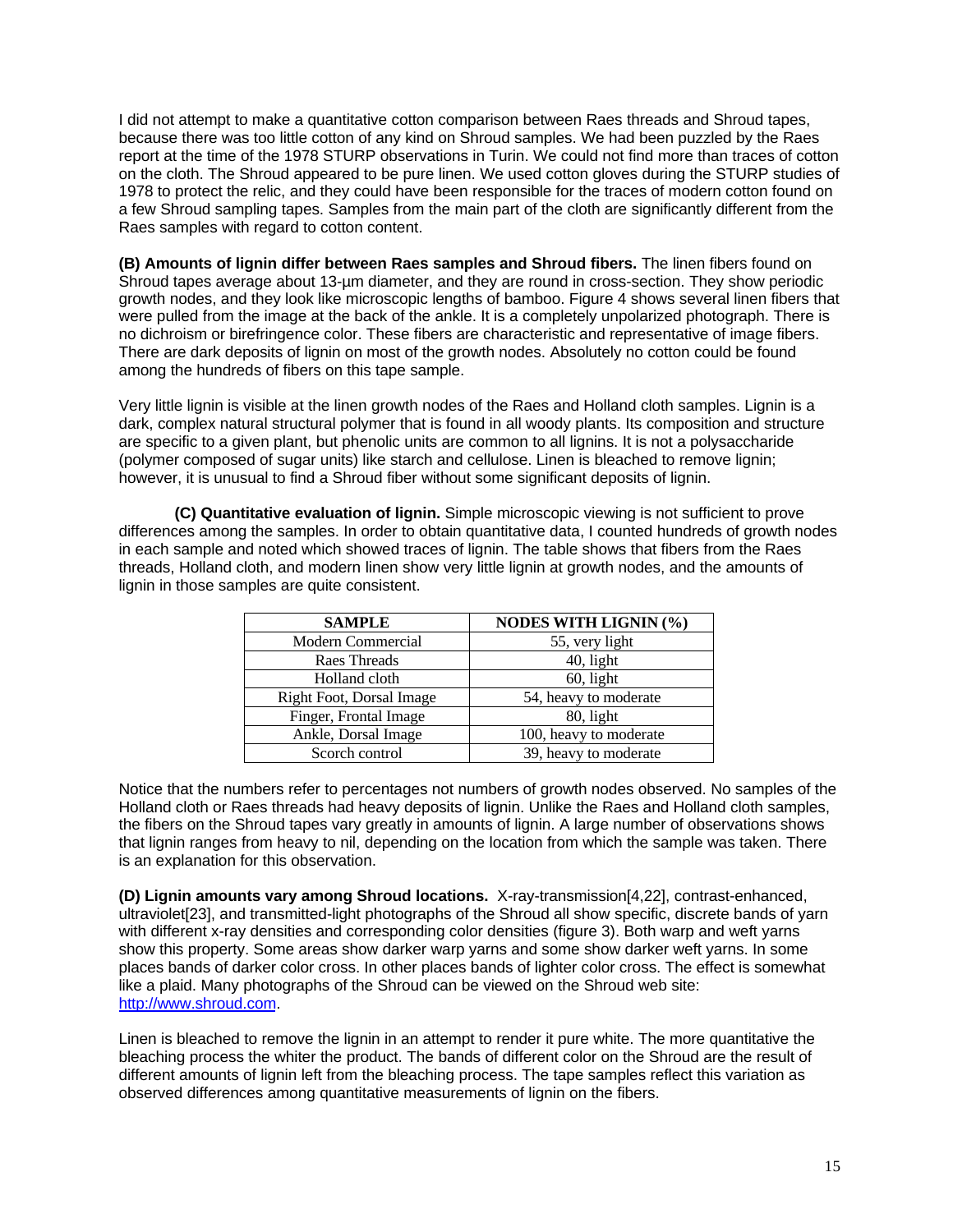A conservator at Turin's Museum of Egyptology, Anna Maria Donadoni[24], pointed out locations where batches of yarn ended in the weave and new yarn had been inserted in order to continue weaving. The yarn ends were laid side by side, and the weave was compressed with the comb. The ends are often visible, and the overlaps appear to correspond to zones of different color in the weave.

I believe that the observations of bands of different colors agree with Pliny the Elder's description of ancient linen-production technology[8]. Ancient linen yarn was spun by hand on a spindle whorl. When the spindle was full, the spinner prepared a hank of yarn for bleaching by the fuller. Each hank of yarn was bleached separately, and each was a little different; indeed, different parts of the same hank show slightly different colors, a little like variegated yarn. The warp yarn was protected with starch during the weaving process, making the cloth stiff. The final cloth was washed with "struthium," *Saponaria officinalis*, to make it more supple.

Medieval linen was bleached as the whole cloth. Most commercial bleaching took place in "bleach fields" in the Low Countries, the genesis of the name "Holland cloth" for the Medieval backing on the Shroud. Considerable material was lost during the bleaching process, and the newer linens are less dense than ancient linens, as can be seen by comparing the Holland cloth and patches with the main part of the Shroud. The newer linens are also homogeneous. They do not show bands of different-colored yarn in the weave.

A phloroglucinol-hydrochloric-acid reagent detects vanillin (4-hydroxy-2-methoxybenzaldehyde) with great sensitivity. Fresh lignin evolves vanillin in the reagent. You can often smell the vanillin that is evolved from the lignin of warm pine-tree bark. The lignin loses vanillin with time and temperature. The lignin on older samples of linen gives progressively weaker tests for vanillin as age increases. The lignin on Shroud samples does not give the test. That fact could indicate either significant age for the Shroud or accelerated aging of the lignin as a result of heating during the fire of AD 1532. Differences between amounts of lignin on linen fibers in the Raes samples and on Shroud fibers are significant. There is probably a similar difference between the radiocarbon samples and the main part of the Shroud.



Figure 11: Two cotton fibers (X400) from a Raes thread, one nearly colorless from inside and one encrusted and red from outside.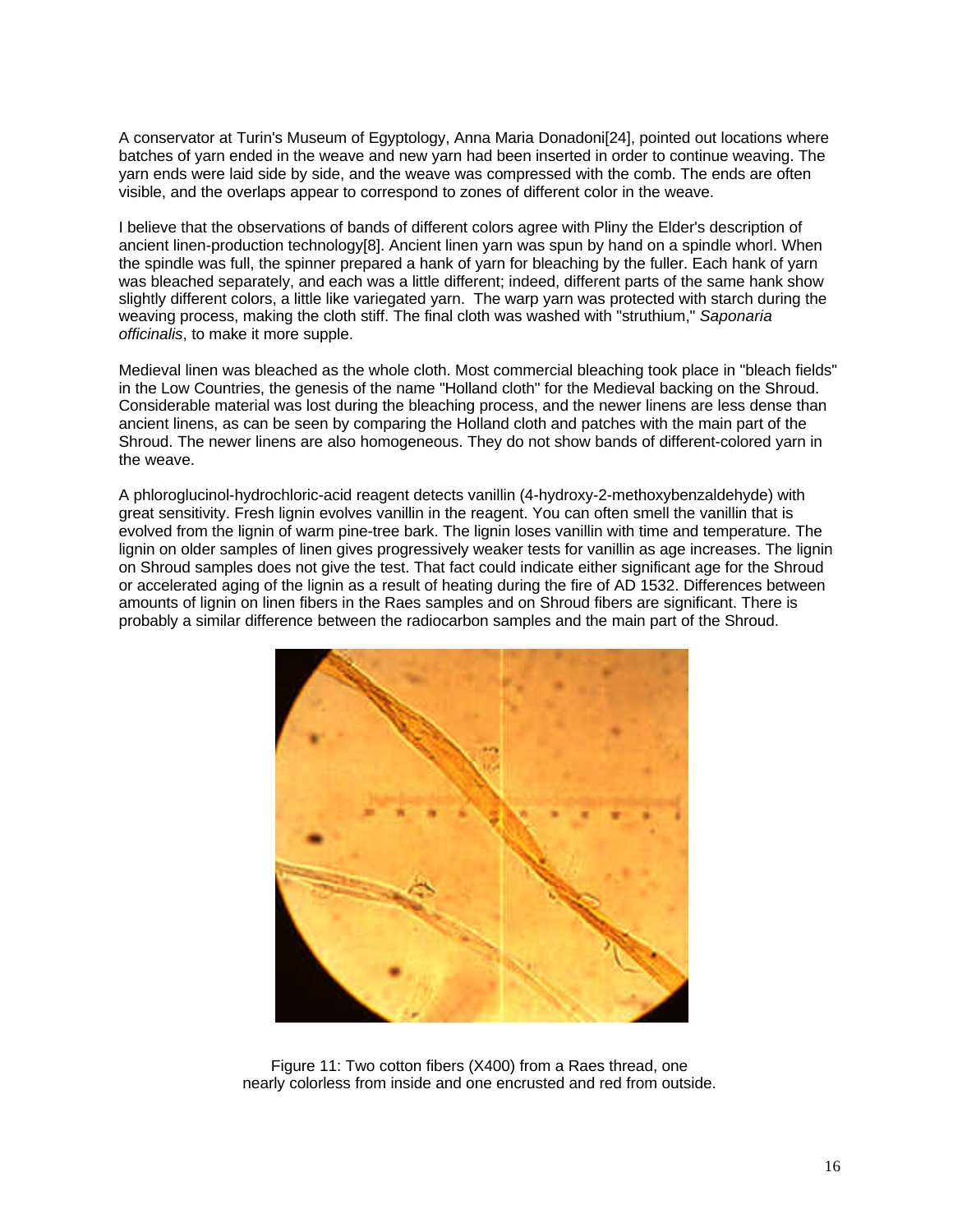**(E) Raes threads show a yellow-brown coating.** All Raes threads show colored encrustations on their surfaces. Some sections of medulla contain some of the material, showing that it had been able to flow by capillary attraction as a liquid. The encrustation is not removed by nonpolar solvents, but it swells and dissolves in water. There was absolutely no encrustation on either the Holland cloth or fibers from the main part of the Shroud (figure 4). The encrustation is unique to the Raes samples. Any retained samples of the material dated in 1988 should be tested for this encrustation.

Figure 11 shows two cotton fibers from Raes thread #5. One of the fibers was taken from inside the thread, and it is nearly colorless. The other fiber was taken from just under the outer surface of the thread, it is deeply colored, and it shows gelatinous material adhering to its surface. A marked difference between inside and outside fibers is characteristic of Raes samples.

The outside of Raes thread #14 showed the heaviest encrustation and deepest color of any of the samples. The encrustation is heaviest on cotton fibers, it is the vehicle for the yellow-brown color, and it suggests that the cotton was added to enable better control of dyeing or staining operations. When I teased threads open at both ends with a dissecting needle, the cores appeared to be nearly colorless. This observation suggests that the color and its vehicle were added by wiping a viscous liquid on the outside of the yarn in order to match the color of new material to the old, sepia color of the Shroud. The yellow-brown encrustation shown in figure 12 swelled and became more transparent as it soaked.



Figure 12: Heavily encrusted fibers from the outside of Raes #14 (400X) mounted in water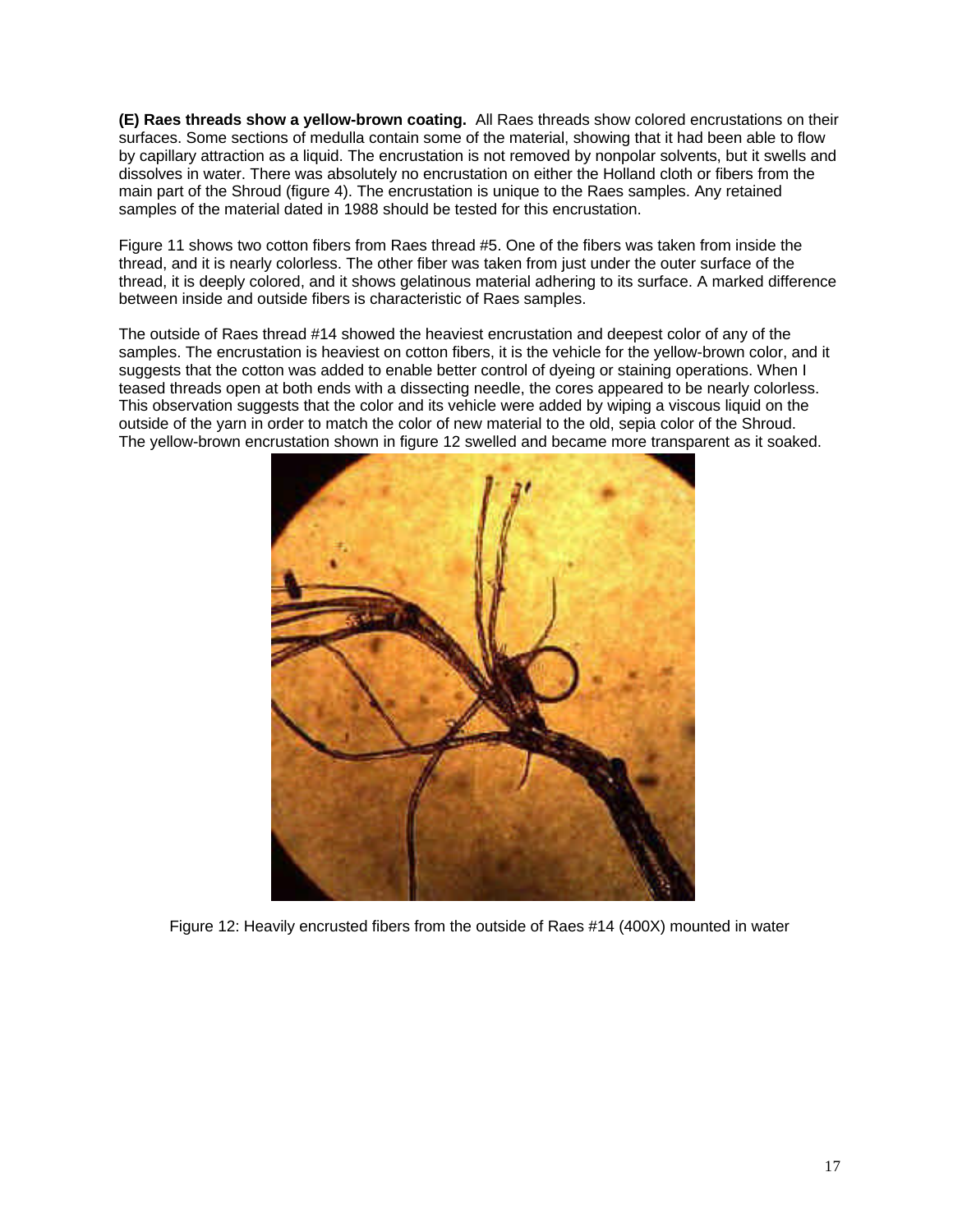

Figure 13: The same fibers shown in figure 12 mounted in 6N HCl. Notice the bright yellow color

The color instantly changed to bright yellow in 6N hydrochloric acid (HCl), and the coating was reduced in density as the fibers were soaked in the acid (figure 13). The natural dye extracted from Madder roots was important in the Near East for thousands of years. It appeared in Italy about the time of the last Crusade, but it was not until the 16th Century that it appeared in France and England. The first European book on dyeing was published in AD 1429[9].

Spots of colored dye on a mordant are called "lakes." Bright red lakes of dye were found on many of the most-colored Raes fibers, indicating that at least some Madder root dye was used and that some of the color appeared on a hydrous-aluminum-oxide mordant. Some purpurin appears in Madder root extract, and it reacts much the same as alizarin. Hydrous aluminum oxide is instantly soluble in 6N HCl, and alizarin is bright yellow in acid (figure 13).

Alizarin is used as an acid-base (pH) indicator in chemical analysis. It is yellow below a pH of 5.6 and red above a pH of 7.2 (figure 14), changing to purple above 11.0 (figure 15). This agrees with observations on the coating. Madder root dye is a highly probable contributor to the color of the coating. No dye could be detected on any image fibers.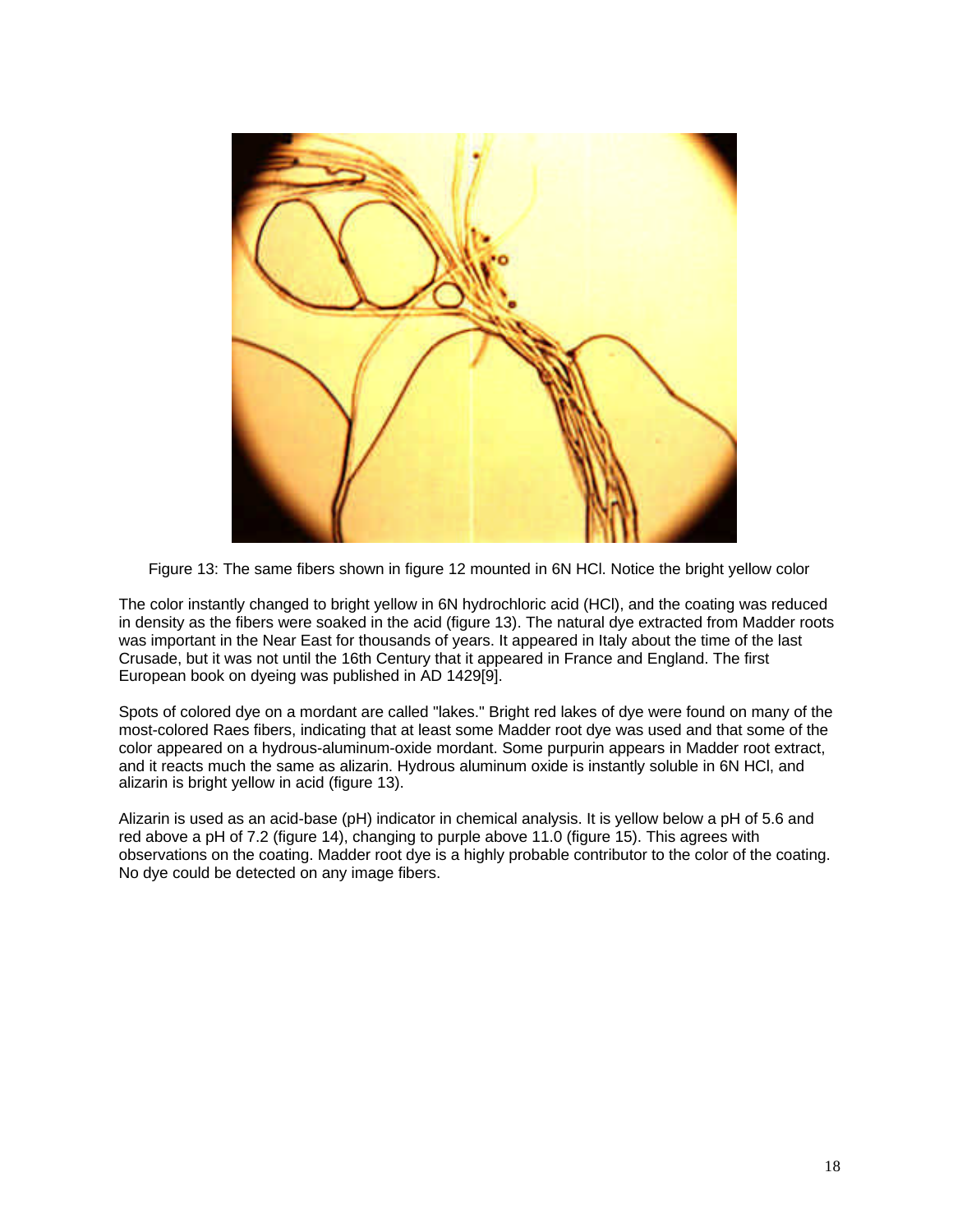

Figure 14: Surface fibers from Raes #14 reddened in NaHCO3 at a pH of 8.0



Figure 15: Surface fibers from Raes #14 turned purple by soaking in a high-pH medium, 2N NaOH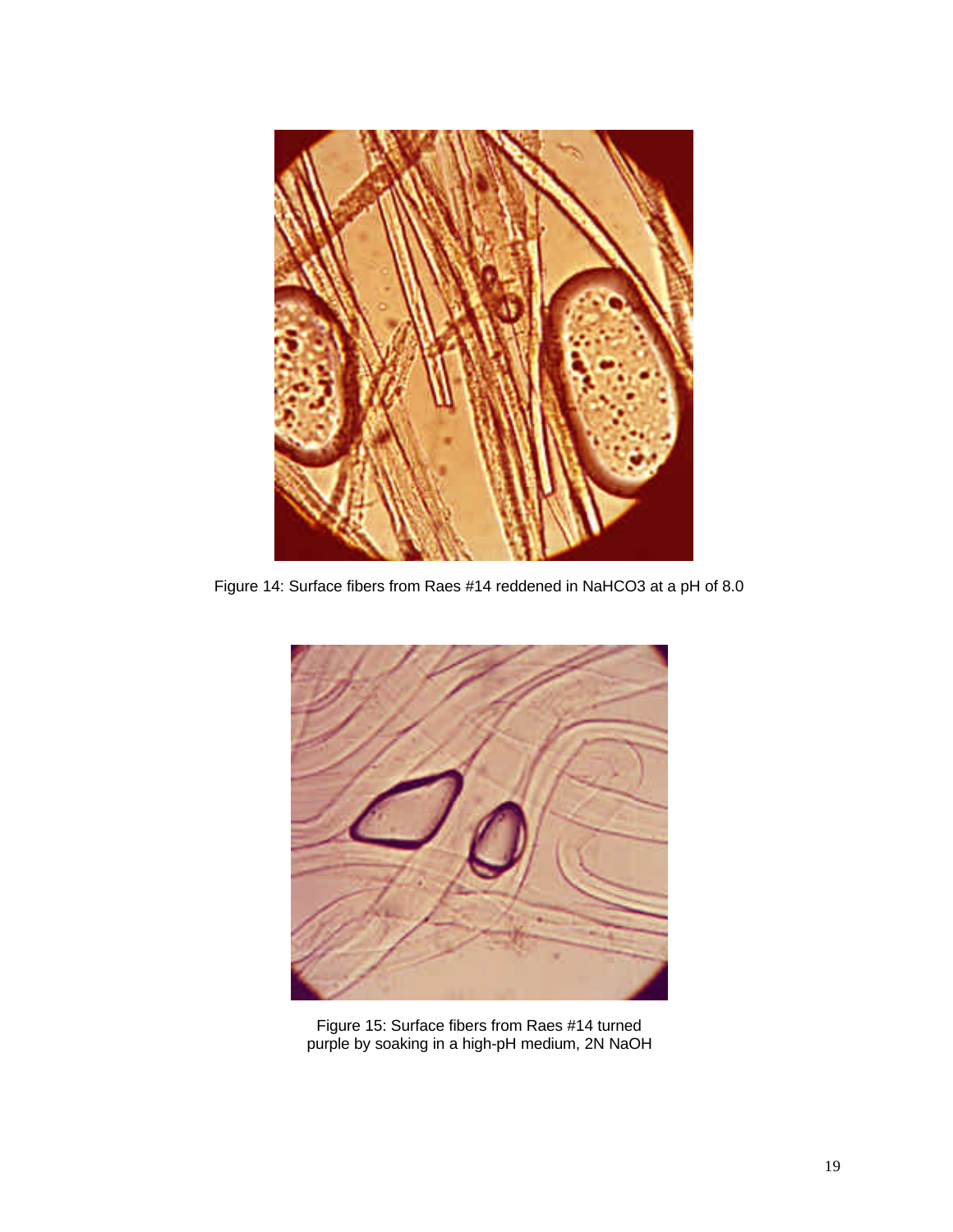The color changes of the dye in the gum coating do not provide a definitive proof that it is alizarin/purpurin. Many dyes show similar color changes with pH, and this observation should be confirmed with spectrophotometry and additional chemical tests. The barrier to confirmation at present is the critical lack of samples. The samples that can be sacrificed weigh micrograms, and the dye probably weighed no more than nanograms. Confirmation may be difficult; however, the important point is that a dye similar to alizarin had been added to the gum coating on the Raes samples. They were colored for a purpose using technology that was not used in Italy before the 13th Century or in France before the 16th Century, about the time the time the Shroud was moved to Turin from France.. The gum coating is not biogenic.

Other mordants produce different colors with Madder, including blues with calcium compounds. A few blue lakes can be seen on Raes fibers. The color suggests traces of alizarin on crystals of calcite in the threads. They are all removed by 6N HCl. A mixture of mordants with alizarin and purpurin can produce almost any desired shade of yellow or brown. In agreement with observations on the individual threads, I could not detect any significant amount of dye on fibers from the insides of threads.

The gummy coating was totally hydrolyzed by concentrated HCl and 2N NaOH. That fact and its solubility in water suggest that it is probably a polysaccharide and not a denatured protein. The fact that some hydrolyzed in 6N HCl suggests that it is probably a polypentose, composed of five-carbon sugar units. However, not all of the polysaccharides on the fibers were removed by concentrated HCl. Highermolecular-weight starch fractions are much more difficult to hydrolyze than are polypentose-containing plant gums. Some starch could be detected on HCl-cleaned Raes fibers with an aqueous iodine reagent.

I arranged two heavily-encrusted fibers from the outer surface of Raes #5 across each other and covered them with a cover slip. The dry fibers were nearly opaque as a result of the coating. I then ran aqueous iodine solution under the cover slip by capillary flow. The iodine quickly turned the coating bright yellow, indicating a plant gum. The coating swelled and partially dissolved in the water. I let the water and iodine evaporate overnight. The redeposited, colorless, gelatinous material is clearly visible along the fibers in figure 16. The iodine was in simple solution in the gum. It did not produce the yellow color by iodination or iodine-catalyzed dehydration reactions. The horizontal cotton fiber in figure 16 shows a deep-red coloration. When tested with iodine, normal soluble starch turns blue. Starch that is soluble only in hot water turns red. The higher-molecular-weight, hot-water-soluble starch is the last to wash out of a cloth.



Figure 16: Encrusted cotton fibers from the outer surface of Raes sample #5 (400X) after treatment with aqueous iodine and drying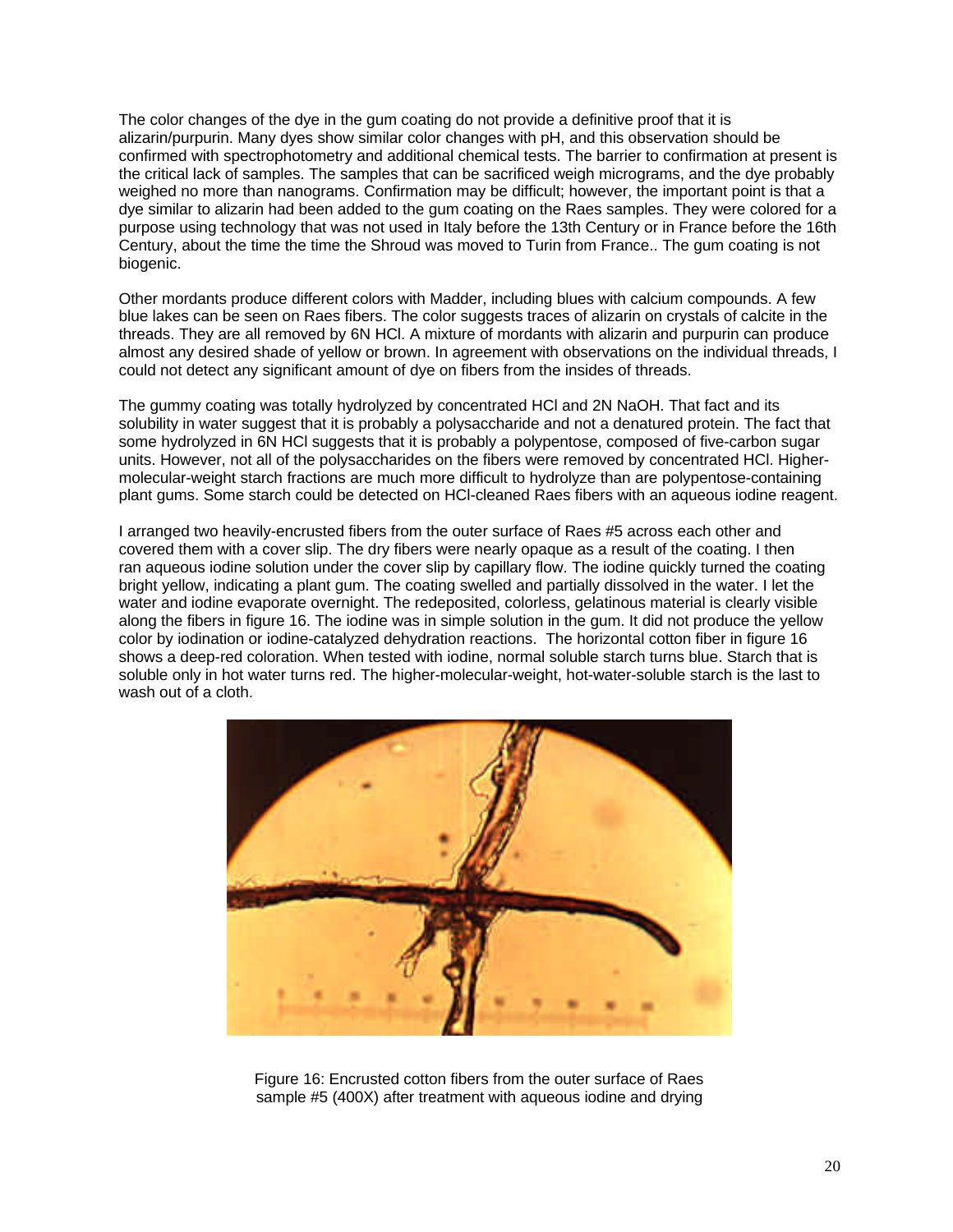The encrustation on Raes samples is almost certainly a plant gum. The gum does not appear on any of the other linen samples that are associated with the Shroud of Turin. It is highly probable that the alizarin-dyed, gum-coated yarns extend into the adjoining radiocarbon samples.

L. A. Garza-Valdes was allowed to observe fibers from a part of the radiocarbon sample that had been retained by Giovanni Riggi di Numana after the sampling operation. He reported seeing a coating on the fibers[25]. Although he has misinterpreted the coating, his observations increase the probability that the radiocarbon sample has properties identical to those of the adjoining Raes sample. The gum is probably the same age as the Raes threads, and it should have had no effect on the age determination. In any case, it would also have been removed by the cleaning procedures used on the dating sample. However, the presence of a gum coating on retained 1988 radiocarbon-dating samples would prove that the samples were not representative of the main part of the relic's cloth. Such a lack of association would prove that the radiocarbon date is invalid.

The relatively easy water solubility and hydrolysis of the encrustation suggests gum Arabic. It is obtained from *Acacia senegal*, and it is mostly composed of pentose-sugar units. It turns bright yellow in aqueous iodine, as observed on the Raes threads. Gum Arabic has been used for thousands of years, and it is still used in inks, textile printing, and the adhesive on postage stamps.



Figure 17: Raes thread #1 showing an end-to-end splice. The two ends show different colors and amounts of coating.

**(F) The Raes samples show a unique splice.** Raes thread #1 (figure 17) shows distinct encrustation and color on one end, but the other end is nearly white. The photograph was taken on a 50% gray card for color comparison. Fibers have popped out of the central part of the thread, and the fibers from the two ends point in opposite directions. This section of yarn is obviously an end-to-end splice of two different batches of yarn. No splices of this type were observed in the main part of the Shroud.

**(G) Other observational methods show anomalies in the** <sup>14</sup>**C sample area.** The specific area where the radiocarbon sample was obtained was photographed in 1978 with low-energy x rays at high resolution[4,22], a pure ultraviolet source[23], and by transmitted 3200°K illumination. All of these photographs were available before the Shroud was sampled for radiocarbon analyses. I believe that the sampling area was one of the worst that could have been chosen.

While making the UV photographs (figure 18), the source was heavily filtered to exclude visible light and the camera was heavily filtered to exclude any effect of the UV on the film. All that appears on the film is the result of pure fluorescence. The small, triangular,white area in the lower left quadrant is the place where the Raes sample was cut in 1973. The normal non-image cloth shows weak fluorescence (upper right). When image appears on the cloth (figure 3), it quenches the fluorescence and gives it a brown color.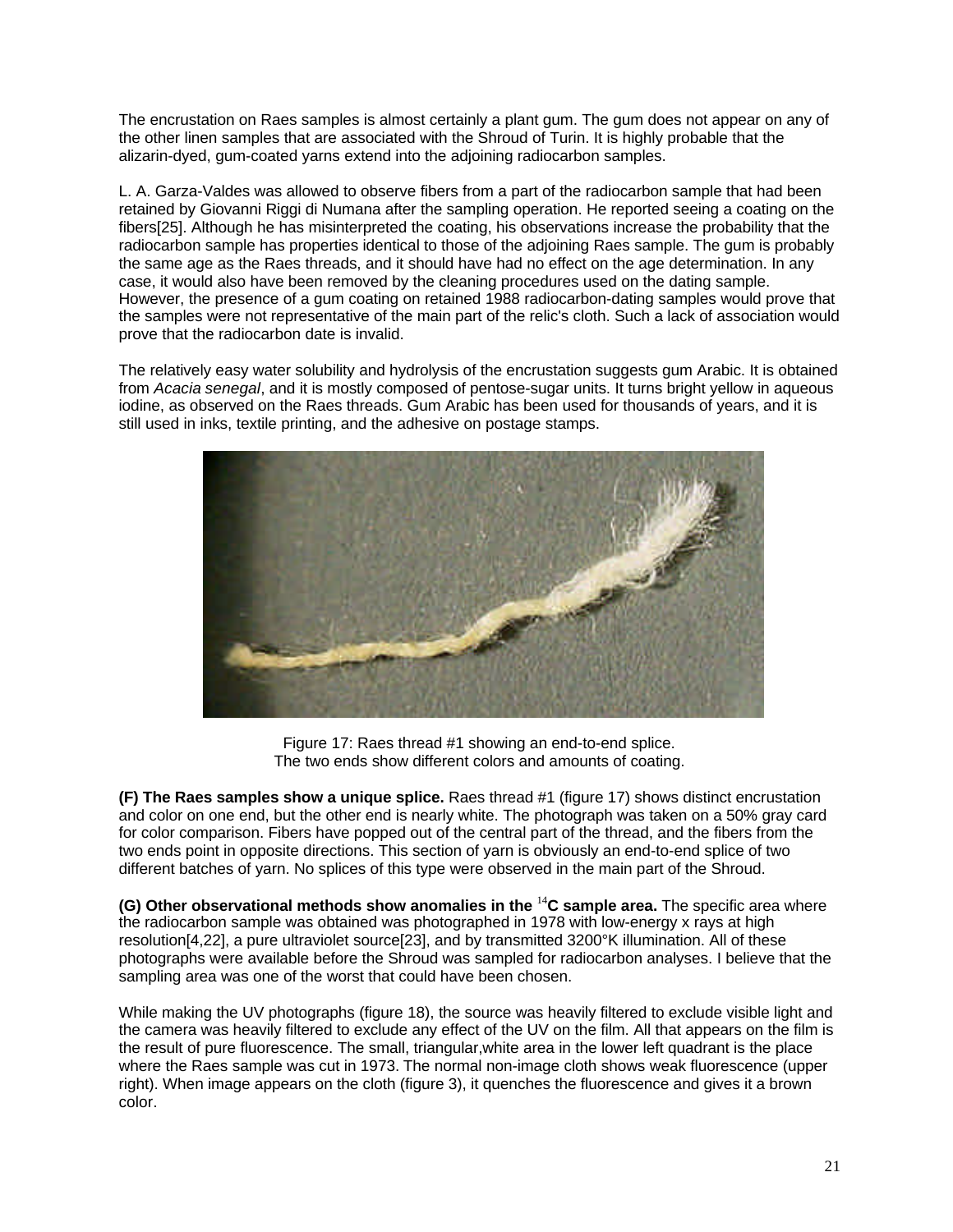

Figure 18: UV fluorescence photograph of the 14C sample area. The small, white area is the location of the Raes sample, which adjoins the radiocarbon sample. © 1978 Vernon D. Miller



Figure 19: Transmitted-light photograph of the same area. © 1978 Barrie M. Schwortz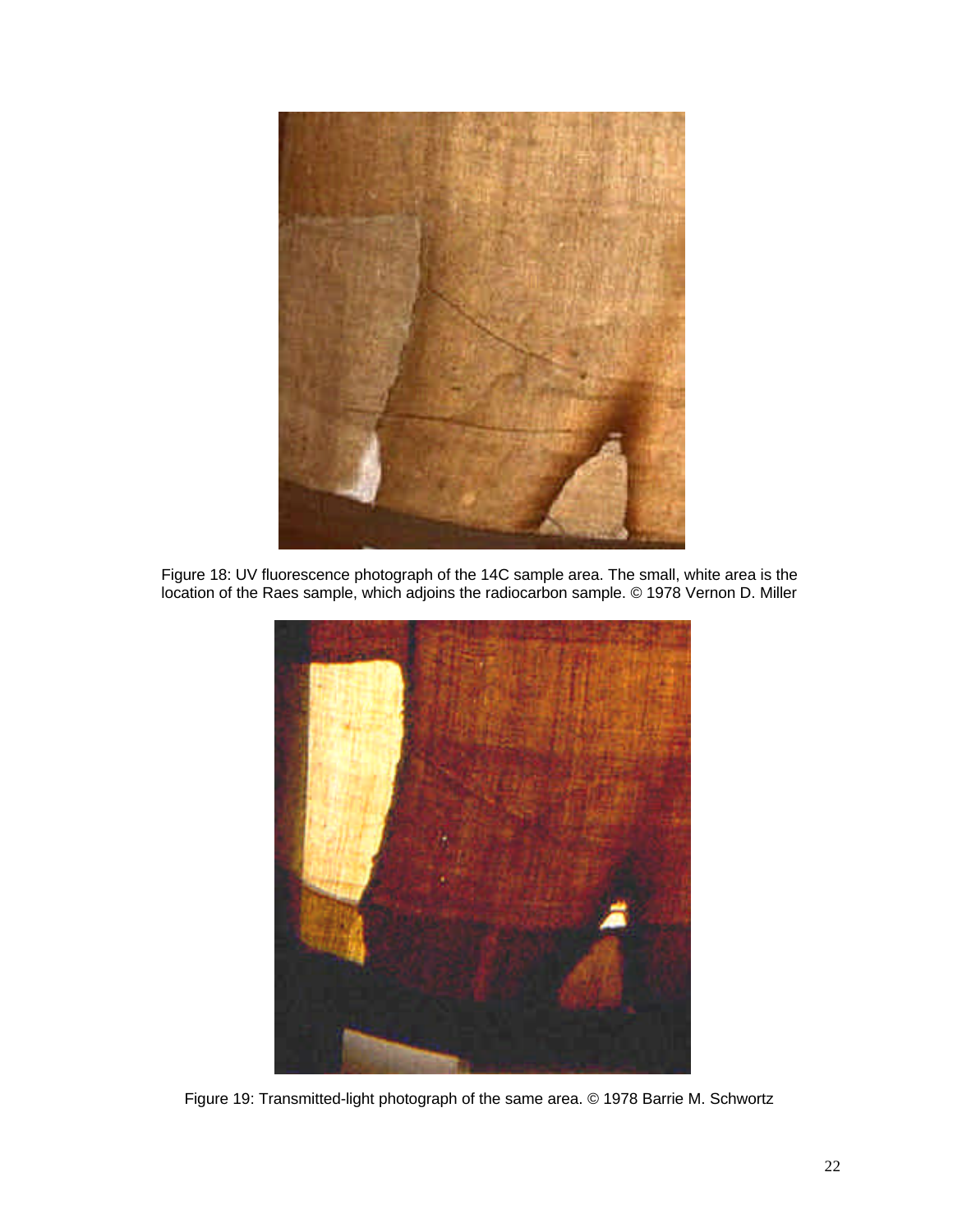The radiocarbon sample area (figure 9) is darker than normal, a fact that is not the result of image color or scorching. The cloth is much less fluorescent in that area, brightening into more normal fluorescence to the right. The photograph proves that the radiocarbon area has a different chemical composition than the main part of the cloth, and it is truly anomalous.



Figure 20: Low-energy, high-resolution x-ray photograph of the radiocarbon-sample area

The transmitted-light photograph (figure 19) shows that the area below the top crease has a different pattern of light and dark bands than the area above the crease. Some vertical bands appear to change in intensity or stop at the horizontal dark band that intersects the top crease. Such an observation would support the hypothesis that some foreign yarns had been woven into the cloth in that location.

The Shroud is dense, making it appear much darker than the Holland cloth. The low-energy, highresolution x-ray transmission photograph (figure 20) was made in 1978, ten years before the radiocarbon sample was cut. It shows areas of higher density as light-gray streaks. The "banded" characteristic of the cloth is easy to see; however, some bands do not extend from the main part of the cloth into the radiocarbon-sample area: There is a different "plaid" pattern in that area. Area 1 is the Raes sample. The radiocarbon sample was cut from between the Raes sample and the upper double crease (figure 9). Both creases are double on the x ray, because they appear in both the Shroud and Holland cloth; i.e., they formed after the fire of AD 1532. Area 2 was cut off long ago as a "souvenir," and it shows only the Holland cloth backing (low-density, black with no banding). Lines a, b, and c are continuous bands of different density that extend across the cloth. The radiocarbon area shows anomalous banding.

**Conclusion on the association between the radiocarbon date and the time at which the Shroud was produced:** The combined evidence from chemistry, cotton content, technology, photography, and residual lignin proves that the material of the main part of the Shroud is significantly different from the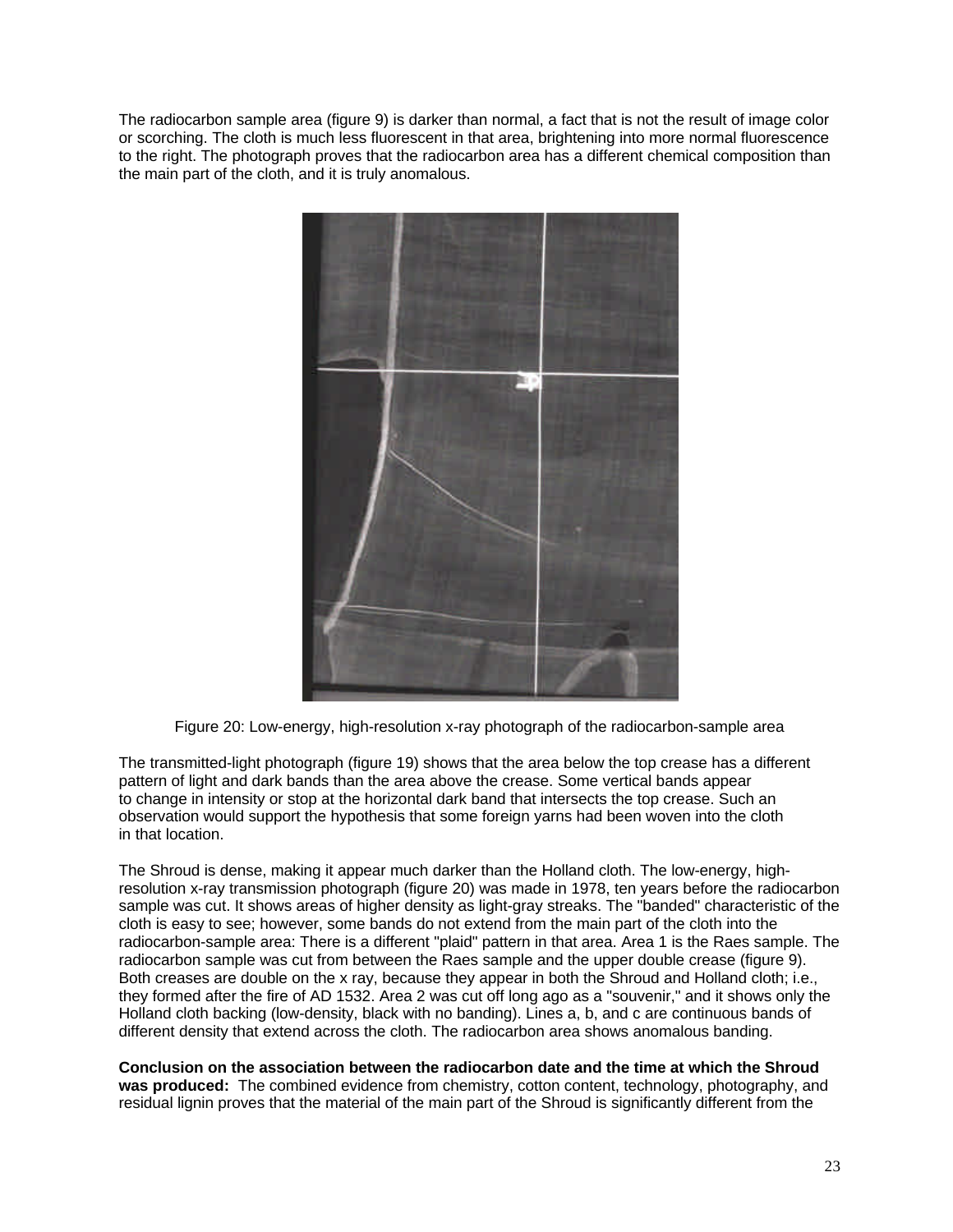radiocarbon sampling area. The validity of the radiocarbon sample must be questioned with regard to dating the production of the main part of the cloth. A rigorous application of Scientific Method would demand a confirmation of the date with a better selection of samples.

# **II. Pseudoscience**

The radiocarbon age determination has led to the formulation of many embarrassing "theories" (really hypotheses) simultaneously to explain both image formation and the unexpected age. Most of these have involved some form of "radiation," and most require a miracle to produce it. Most of the hypotheses about the date and image have had a theological basis, and most such pseudoscience hypotheses claim that "this is the only way it could have happened." They then tend to try to work from the postulated indispensable radiation to a proof of the Biblical resurrection. Goal-directed "theories" and pseudoscience have badly damaged the credibility of rigorous scientific studies on the Shroud of Turin.

### **Lateral Neural Inhibition**

Many observers look at the image for such a long time that they begin to see things that others do not. The phenomenon is responsible for our ability to see figures in clouds. Also, the very faint image is impossible to see at close range. It was difficult to locate desired sampling locations. It is easy to see at a distance of four or five meters (something over 10 feet).

Physiologically, the effect is explained in terms of "lateral neural inhibition": the human eye enhances edge contrasts. The mind plays games with what we think we see. Some devoted observers see images of flowers, teeth, bones, etc. on the Shroud. A statement like "I think I see" is totally unacceptable in a scientific discussion.

# **Unlikely forms of energy**

Some phenomena have been postulated without discussion. I have seen invocations of light, ultraviolet radiation, soft x rays, protons and other ionizing particles, neutrons, and "other perhaps not discovered forms of energy." One hypothesis invoked, "axions resonating in the cavity of the tomb" as an explanation for image formation, and the person had actually purchased an "axion generator" from Russia.

Scientists at the Livermore National Laboratory, MIT, the Lawrence Berkeley Laboratory, and Fermilab are currently working very hard just to detect axions, a very hard, expensive task. The *axion* is an hypothetical elementary particle proposed to explain the absence of an electrical dipole moment for the neutron. It has no electric charge, no spin, and would hardly interact with ordinary matter (electrons, photons, quarks, etc.) at all. It would be very unlikely to cause any chemical effects. Even though the axion -- if it exists -- should have only a tiny mass, axions would theoretically have been produced abundantly in the Big Bang, and relic axions are a possible candidate for the dark matter in the universe. That is the reason they are being studied. They are not even a remote candidate for image production.

#### **Goal-directed pseudoscience**

An outstanding example of goal-directed pseudoscience is Antonacci's "Historically Consistent Method[26]." He claims that it "was developed by combining research from scientists throughout the world on all aspects of the body images and blood marks on the Shroud…*This theory (sic) states that if a body instantaneously dematerialized or disappeared, particle radiation would be given off naturally and all the unique features found on the Shroud's body images a nd blood marks would occur"* (emphasis added).

The energy of nuclear weapons is based on the fact that  $E = mc^2$ ; therefore, one bothersome problem with Antonacci's "theory" is that complete conversion of the mass of a normal human body into energy would have the effect of a huge H bomb, on the order of 200-300 *megatons* of TNT. That would have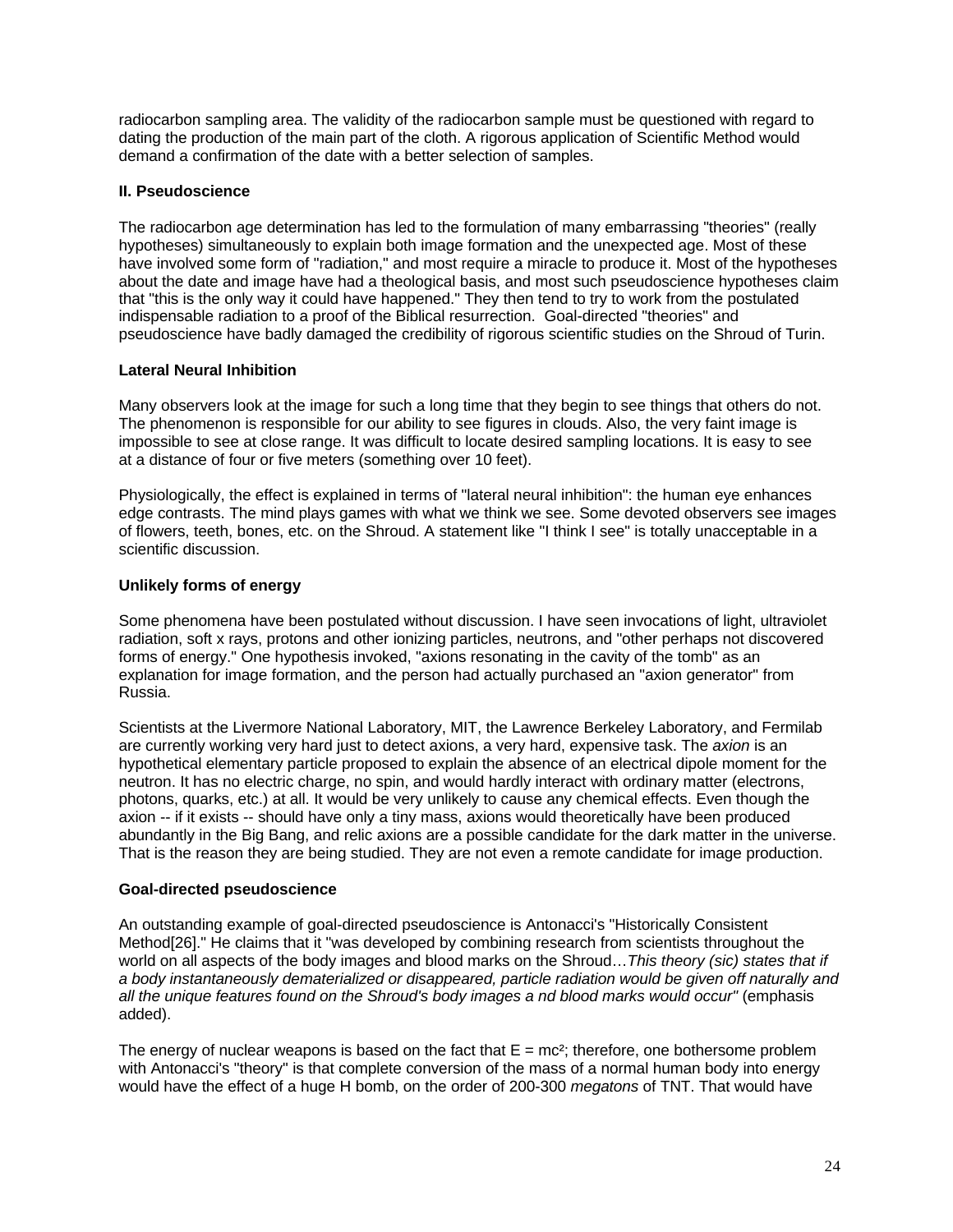vaporized a significant fraction of the Holy Land. Antonacci has done severe damage to the credibility of studies on the Shroud.

### **Failure to test an hypothesis against all data.**

A failure to test against all observations can lead to a logically consistent but unsupportable superstructure. For example, L. A. Garza-Valdes and S. J. Mattingly have proposed an hypothesis that a "bioplastic" coating on the Shroud contributed to both the "error" in the  $14C$  analysis and image formation[25,27]. Basing their conclusions on textiles other than the Shroud (e.g., mummy wrappings), they state that[25], "Such coatings have not been previously observed nor confirmed by other investigators," and "Several threads from a putative sample of the linen from the Turin Shroud were examined for the presence of these deposits."

Mummy wrappings have experienced a very different environment than has the Shroud. Mummification technology varied with both time and location; however, the wrappings would have been subjected to a significant amount of protein decomposition products. Color-producing reactions between carbohydrates and proteins and their decomposition products are called Maillard reactions, and they will be discussed in a separate section.

The examination of "the putative" sample from the Shroud was made by Garza-Valdes on the residue from the radiocarbon sample that had been retained by Giovanni Riggi in Turin[28]. Garza-Valdes has not had access to any other samples. On the basis of his observations, he has jumped to the conclusion that "…the individual fibers of the cloth are surrounded by a bioplastic coating." However, the first paper reported that[25]: "It should be noted, however, that the amount of organic contamination to produce such a major change in age is considerable." An addition of about 30% modern carbon would be required to give the error in the age, and more would be required with older contamination. If the effect were integrated over the entire history of the Shroud, a huge "bioplastic" coating would be required.

There are four serious problems with the hypothesis: 1) any organic carbon added must be fairly modern and rich in <sup>14</sup>C (it can not be derived from organisms that metabolized original Shroud carbohydrates as the source of their carbon, e.g., fungi); 2) the amount of modern carbon added must be large; 3) several different analytical methods have failed to detect any of the elements other than C, H, and O that are necessary for the growth of organisms, and 4) Madder root dye was identified in the coating on the Raes samples. Some microorganisms do produce large amounts of "extracellular polymeric substances" (EPS) when they are stressed. The EPS are nearly pure polysaccharides. The "bioplastic hypothesis" is perfectly logical, and it can be tested against the wealth of observations that have been made on the Shroud. No such tests were made. Mattingly was so certain of his conclusions that he actually stated: "...the Turin Shroud is completely coated with both live and dead microorganisms. It is not necessary to examine the Shroud linen to make this observation." Rigorous Scientific Method was not applied.

Although they commented on amounts required to change the Shroud's age, Garza-Valdes and Mattingly propose that carbon from times more recent than the 1st Century was added to the Shroud as a product of microbiological action. In order to add more-modern carbon to the cloth, the organisms must fix carbon from the atmosphere  $(14)$ C is continually replenished by nuclear reactions in the upper atmosphere). In order to grow, they need water and nutrients, e.g., nitrogen, phosphate, sulfur, and trace elements. The elements other than C, H, and O in biopolymers can be detected with great sensitivity.

The Shroud has always been stored dry, and it has usually been stored out of direct light in some kind of closed container, minimizing both the photosynthetic processes that fix carbon dioxide and free access to  $CO<sub>2</sub>$ .

The STURP tests were planned to test whether anything had been added to the cloth, and observations looked for organic pigments and painting media as well as inorganic pigments. Nothing other than dehydrated carbohydrate could be found in the image area. In addition to sensitive instrumental analytical tests, A. Adler, J. Rogers, and R. Rogers[4,16] spent many hours looking at samples from the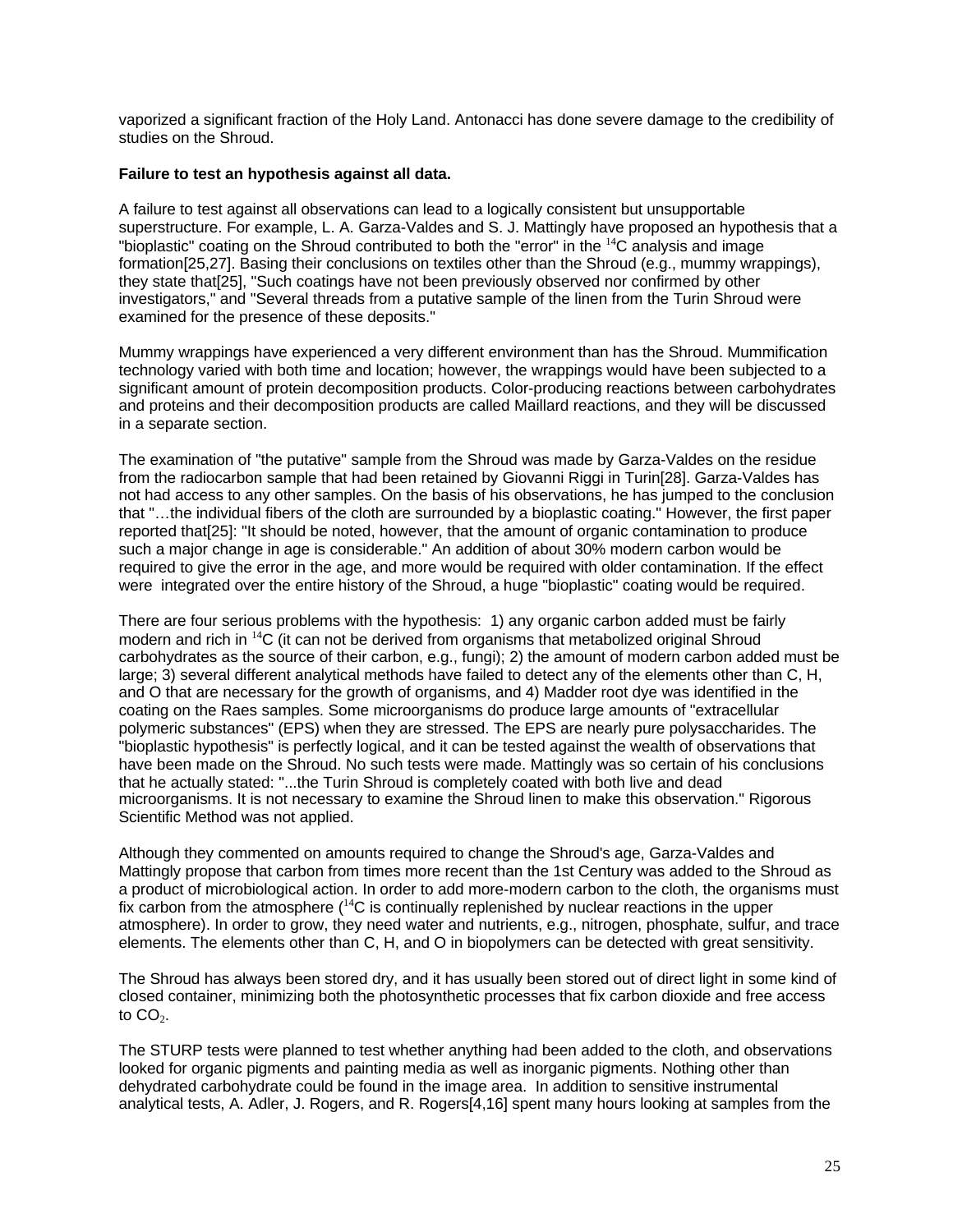image, blood flows, non-image surface, and scorches under microscopes and running microchemical spot tests. There were no anomalous indices of refraction or impurities. There were no amorphous materials cementing fibers together, except for the blood/serum and some starch and gum on threads from the Raes samples.

Without chemical testing, the alizarin-dyed gum on the Raes sample could easily be mistaken for EPS. The misidentification of the coating and failure to analyze it are probably the source for the Garza-Valdes/Mattingly hypothesis.

Several different, sensitive microchemical tests were used in attempts to detect proteins in the image[16]. Proteins could suggest either protein-containing painting media or bioplastic polymers. Proteins could easily be detected in blood areas. Tests with iodine-azide reagent proved that there were no sulfur compounds on the surface (except in the blood/serum areas). I am not aware of any "bioplastic polymers" that are absolutely devoid of amino acids (proteins) and sulfoproteins.

As scientists, Garza-Valdes and Mattingly should have addressed the detailed analyses that were done during and after the 1978 observations. They did not do any chemical analyses on samples from the main part of the cloth. Mattingly was sent some fibers from the Raes sample by Alan D. Adler, but when questioned about them, he told me that[28]: "I never even looked in the microscope or even handled the thread…I give Garza-Valdes full credit for his hypothesis about the 'bioplastic coating.' It makes perfect sense to microbiologists. Anything with a surface exposure will be coated with microorganisms. I do not even need to see an object to draw that conclusion." Good science requires observations.

In 2001, Mattingly extended the "bioplastic hypothesis" to the problem of image formation[27]. Recognizing that yellow fibers form the image, he said that: "The most readily oxidizable organic materials that contribute to a yellowing appearance are lipids (fatty acids) and some *pigments* (emphasis added) that are susceptible to oxidation by molecular oxygen."

The atmosphere is the source for "modern," <sup>14</sup>C-containing carbon. The addition of modern carbon is the only way to decrease the apparent age of ancient carbon-containing materials. The most important organisms that fix  $CO<sub>2</sub>$  from the atmosphere are photosynthetic. This is undoubtedly the reason Mattingly mentioned "pigments." Many intensely colored pigments appear in photosynthetic organisms. The final products of photosynthesis are sugars, polysaccharides, nucleic acids, proteins, pigments, etc. Nature builds flax (linen), trees, grass, and little colored microorganisms by photosynthesis. All of the <sup>14</sup>C in our bodies comes originally from photosynthetic processes. The pigments that the photosynthetic organisms use can be detected with great sensitivity by spectrophotometry, STURP used two different systems[12,13], and we did not detect any photosynthetic pigments. If Garza-Valdes and Mattingly had tested the coating, they could have found the alizarin in it. The Method of Multiple Working Hypotheses would have helped avoid error. Alizarin is definitely not one of the pigments produced by microorganisms. Any gum coating that contains alizarin is definitely not a "bioplastic polymer."

Many of the pigments, e.g., porphyrins and carotenoids, are extremely stable. I have observed several in the 11,300-year-old sediments at the site of a mammoth kill in Southern Arizona. If they formed on the Shroud, they would still be there. If the organisms involved in biopolymer production (like fungi) used only the carbohydrates in the Shroud for their metabolic purposes, the biopolymer product would show the same carbon age as the Shroud. The organisms would use fixed carbon (i.e., the sugar units of cellulose) and yield carbon dioxide and cell components. Only part of the metabolized carbon could end up in an EPS layer, and the cloth would tend to disappear much faster than the polymer appeared. Cloth does rot.

All "both live and dead microorganisms" contain proteins, amino acids, and nucleic acids. Algal cells contain 3.9% nitrogen and 3.3% phosphorus. Fungal cells contain about 0.9% phosphorus and 2.9% nitrogen. Compounds containing these elements can be detected by several of the analytical methods we applied. All cells of microorganisms give protein microchemical spot tests.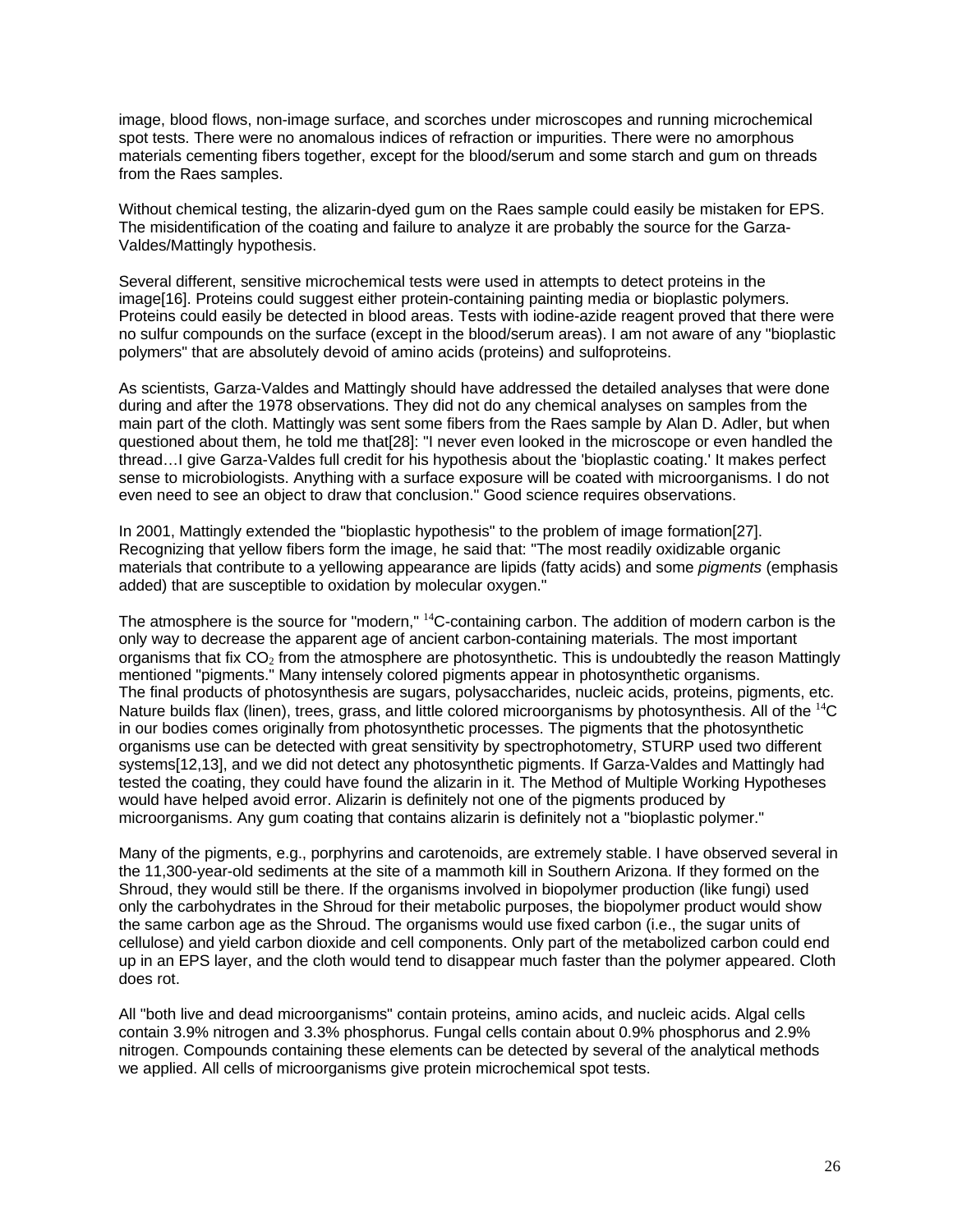If there are no detectable amounts of cell components on the Shroud, there can not be much "biopolymer." The color of the image is indeed a result of a thin coating. "Thin" is the important word. Surface cracking ("corrosion" as Adler called it) of the color can be seen, and flakes can be seen in the "ghosts" on the sampling tapes (figure 5). It takes a thickness on the order of a wavelength of light to get an observable change in index of refraction, and observed indices of an image fiber are identical to those of a fiber from the Holland cloth or modern linen. The image-color coating seems to be amorphous, but I have been unable to measure its index. I have been able to measure the index of the gum coating on the Raes sample. The thickness of the image color must be less than a sodium-D wavelength (589 nanometers). Assuming that the image coating could be as thick as 600 nanometers, a 20-÷m-diameter fiber (unusually large) would be less than 1% coating by volume. This is certainly not enough material, even if modern, to cause a significant decrease in the apparent age of the Shroud.

The coating on the Raes samples can easily be observed with a normal light microscope with sodium-D light; however, it can easily be missed when normal procedures are followed. The usual immersion oil used by microscopists has an index of 1.515, because a normal microscope slide is made of crown glass with an index of 1.517 at 589 nanometers. The index of the coating on the Raes samples varies a little, but it is very close to 1.515: It can be completely invisible on a normally prepared slide. Water with an index of 1.33 can not be used as an immersion liquid to enhance contrast, because the coating swells and dissolves. Erroneous measurements will result.

The thickness of the coating on the Raes yarn varies greatly. Cotton fibers tend to have much thicker coatings than linen fibers; however, I would guess that the coating does not average more than about 2 µm thick. It would contribute only a few percent to the weight of the Shroud. That would not produce a significant error in the age determination. In any case, the gum would have been removed by the methods used to clean and prepare the radiocarbon samples for analysis.

I believe that the "bioplastic hypothesis" can easily be disproved. The most probable misunderstanding/misidentification that generated the hypothesis was the presence of the gum-dye coating that is unique to the area of the Raes and radiocarbon samples. This coating was probably mistaken for a "bioplastic coating." Unfortunately, the hypothesis was developed without a rigorous application of Scientific Method.

# **Conclusion:**

I would like to urge persons tempted to call on "science" to prove their point to please use complete, rigorous science. Anything less is scientifically embarrassing and counterproductive to Shroud studies. One recent paper states: "There is a problem with scientists when a non-scientifically explainable phenomenon arises, namely the Resurrection of Jesus Christ." I contend that it is not a problem with scientists. The main problem is the prostitution of science. Science is based on observations of nature: Religions are "revealed."

#### **TEST AND CONFIRM**

A large number of attempts have been made to reproduce the image by different methods, and many "theories" (hypotheses) have been proposed. Some of the proposals have actually involved natural processes such as the "vaporographic" theory of Vignon. Some have been far removed from known reality; e.g., postulating that the image results from "… a burst of energy that can be wide-range-light, UV, soft x-rays or other *(perhaps not discovered for now)* [emphasis added] that came from within the corpse." All have failed when compared with observations and measurements on the Shroud.

#### **Attempts to reproduce the image.**

**(1)** Pellicori of STURP studied contact and material-transfer hypotheses[13], and no image-formation hypothesis that is based solely on a vapor-diffusion and/or material-transfer mechanism can be accepted. Vapors and liquids penetrate the cloth: materials that will color the surface will also diffuse into and color the inside of the cloth.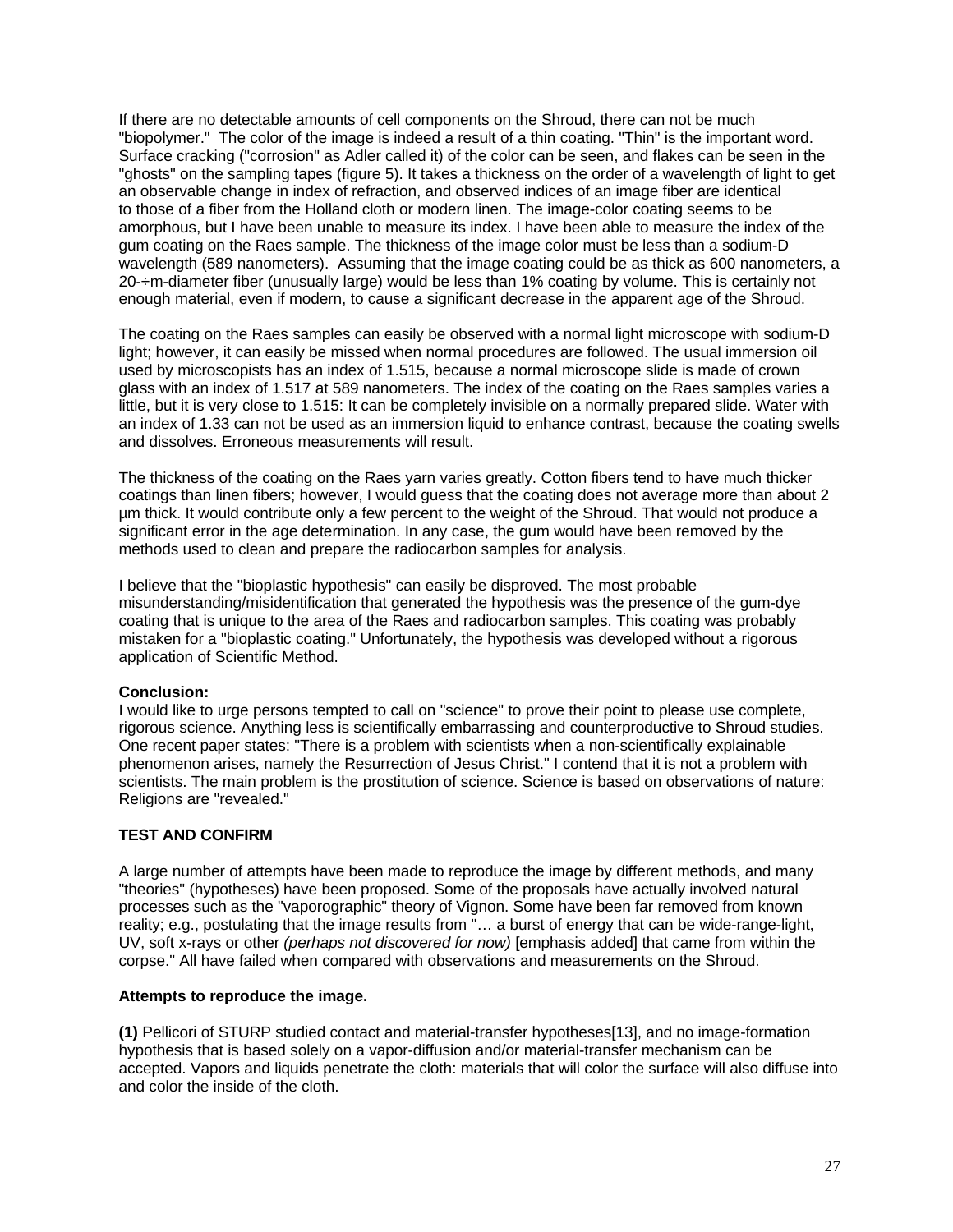**(2)** Image-formation hypotheses that are based solely on any kind of electromagnetic energy must also be ruled out. I have already discussed the Lambert/Bouguer law with regard to intensity versus penetration; however, radiant energy either ablates the surface of a cloth subjected to an intense pulse of energetic photons or; delivered more slowly, it colors the entire facing surface (not just the highest parts). A "flash-of-light" hypothesis had been proposed before the STURP study, but it keeps reappearing[26]. We tested the hypothesis with different-length bursts of laser radiation at different wavelengths. Long-wave radiation was not sufficiently energetic directly to produce a color (why they put red screens inside clothing-shop windows). Lower-energy photons can not directly induce dehydration. In order to do that, the energy of a photon must be higher than the bond energy of a -OH bond. Indirect dehydration is caused by radiant heating the material above the temperature at which the dehydration reaction occurs rapidly. That is a relatively slow process. Very intense, 50-ns-long bursts of UV ablated the cloth surface, and the samples were reduced to a cloud of very fine particles. We could not get a color with a "flash of light."

**(3)** Hypotheses based on ionizing and/or non-ionizing particles suffer from the same problem as photonenergy transfer: The entire facing surface is colored. Image color appears on the Shroud only at the highest parts of the weave. Rinaudo's photographs[18] (e.g., figure 21) compared with Evans' photographs[7] (figure 22) illustrate the difference. Rinaudo claims that his sample is "…very similar to body image on the Shroud photographed by Vernon Miller." It is not. The entire surface is colored. Rinaudo did not make a rigorous attempt to test his hypothesis.



Figure 21: Rinaudo's proton-irradiated linen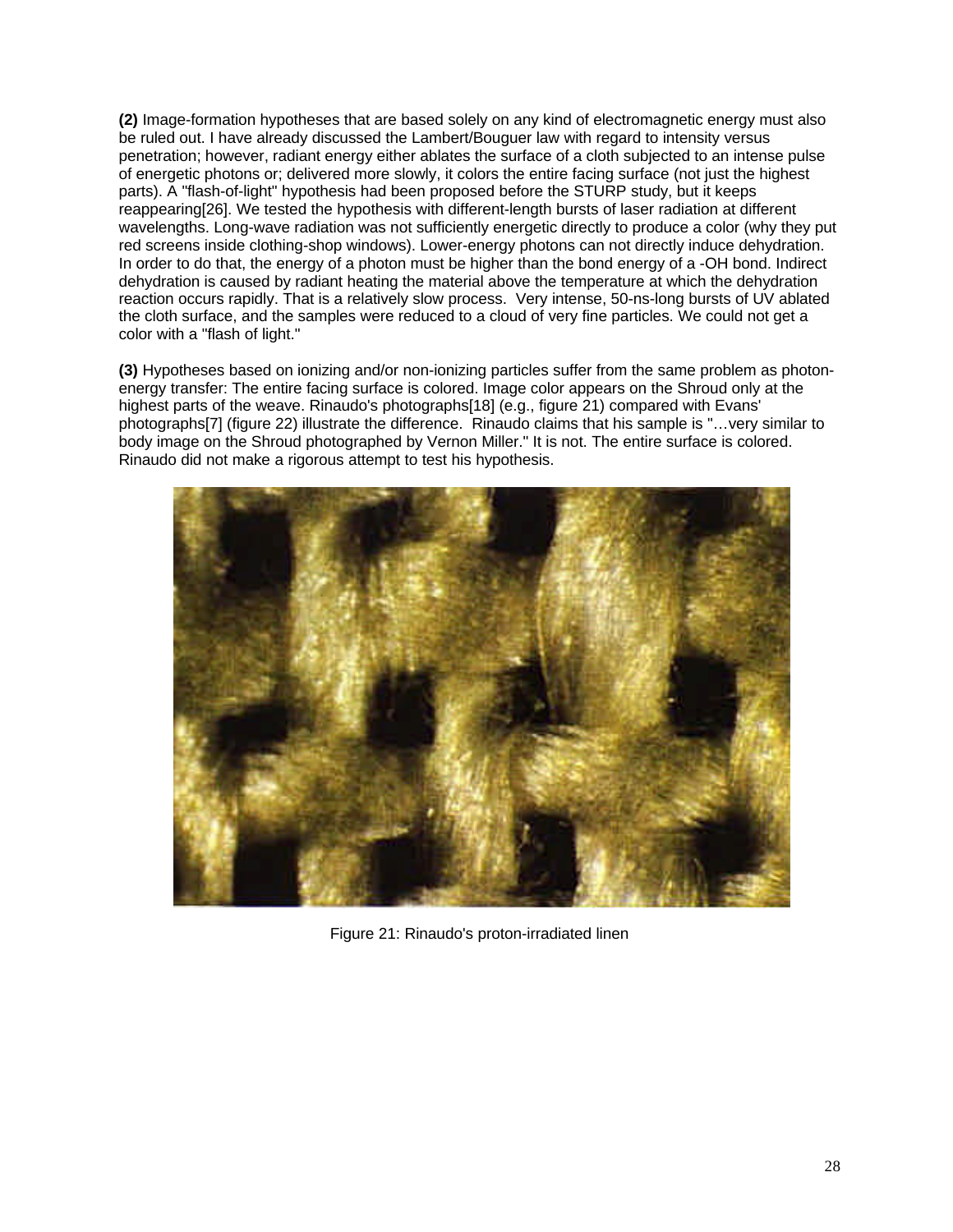

Figure 22: Dark image at bridge of nose on the Shroud. © 1978 Mark Evans

**(4)** Scorching by contact with hot irons, statues, etc., must be ruled out, because heat flow by conduction penetrates a cloth. Different colors can be seen as a function of the depth into the cloth, and fibers are colored through their entire diameter. The medullas of scorched fibers are colored. The Shroud image is entirely different. If a scorching event involves confinement, as with a hot iron, the scorch is fluorescent. The image does not fluoresce.

**(5)** The flame from a very high-temperature torch can be used to "paint" an image, and the scorching event is open to the air. The scorch does not fluoresce. The flame is repelled from the surface of a cloth by the ablation of the material, and the color does not penetrate very far. However, all fibers that were pointing upward in the nap of the cloth are burned by the flame, and individual fibers are colored all the way through.

**(6)** A corona discharge charges the surface of an insulator like dry linen, and maximum charge concentrations are observed at points. These charges repel electrons; therefore, upward-pointing fiber ends would not char. I could not produce any colors by this method.

# **Requirements for a logical hypothesis:**

A logical hypothesis for image formation must accept the laws of physics and chemistry and explain all of the STURP observations, as follows:

1) No added material scorched in image areas or was rendered soluble.

2) Direct microscopy showed that the image resided only on the topmost fibers at the highest parts of the weave.

3) The color density of the image depends on the batch of yarn that was used in its weave.

4) Adhesive-tape samples show that the image is a result of concentrations of yellow fibers.

5) The color of image fibers was often stripped off of their surfaces, leaving colorless cellulose fibers. The color resides only on the surface of the fibers.

6) Reflectance spectra and x-ray fluorescence show that the image is not painted with any of the expected pigments, including iron oxides.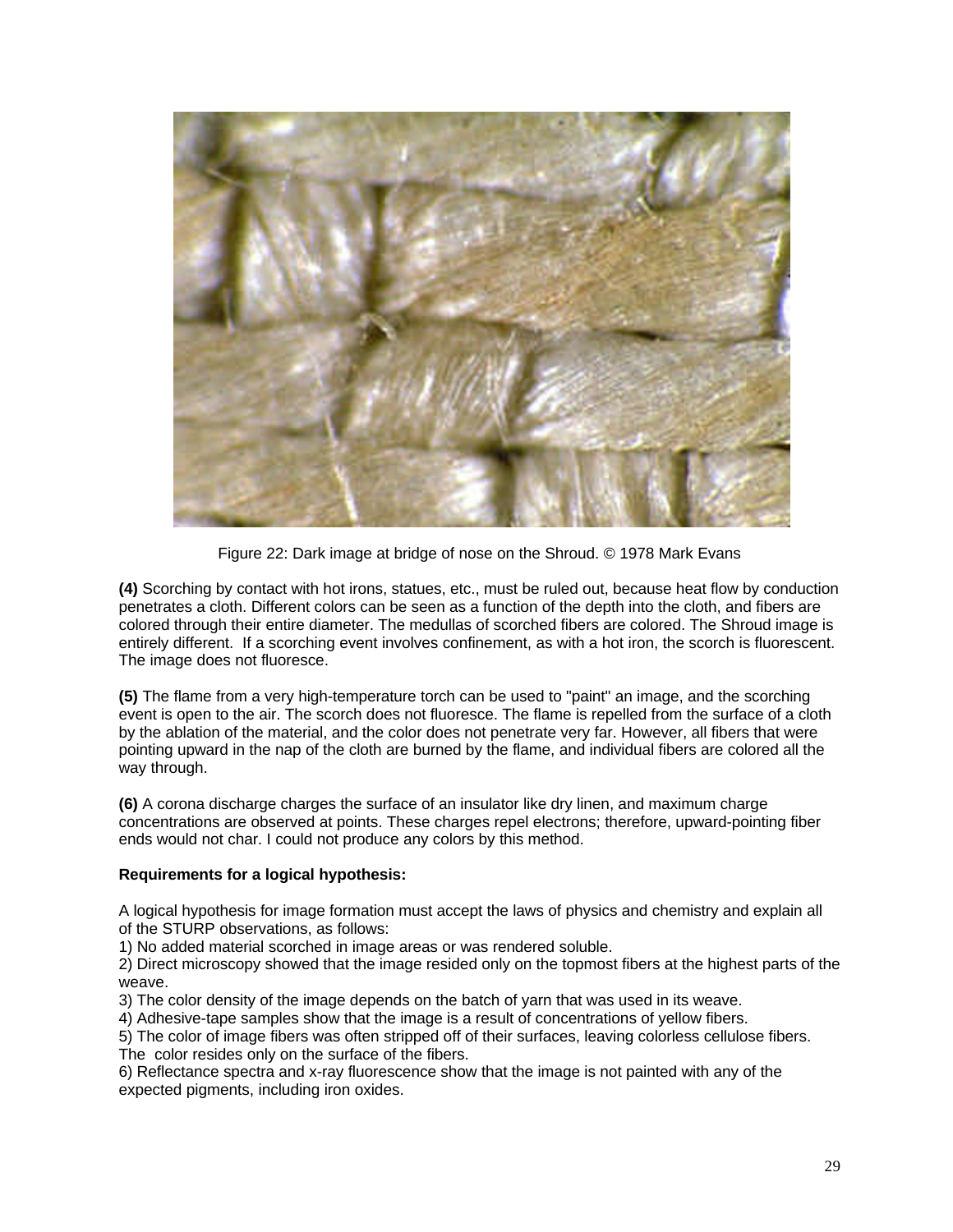7) The image spectra were essentially identical to those from aged linen and light scorches. The structures of all forms of dehydrated carbohydrates would be very similar, containing complex systems of conjugated double carbon bonds. Cellulose is not unique.

8) Chemical tests showed that there is no protein painting medium or protein-containing coating in image areas.

9) The color can be reduced with diimide, leaving colorless cellulose fibers. The color resides only on the surface of the fibers, and it is the result of conjugated double bonds.

10) The image of the back side of the body shows the same color density and distribution as the front.

11) The image does not fluoresce, although scorch margins from the fire of AD 1532 do fluoresce.

12) Microchemical tests with iodine indicated the presence of some starch fractions on the cloth.

13) The medullas of colored image fibers are not colored: *The cellulose was not involved in the colorproducing chemistry of the image.*

The requirements make it apparent that no single, simple hypothesis will be adequate to explain all of the observations made on the Shroud.

#### **Hypothesize: A complex, natural hypothesis for image formation.**

The fact that the color resides only on the fiber surfaces leads to the hypothesis that the color formed as a result of chemical reactions involving impurities on the surface. The spectra strongly suggest that the impurities were carbohydrates that dehydrated as a result of the image-formation process. The hypothesis on carbohydrate impurities is supported by observations of traces of some starch fractions on image fibers.

No protein impurities were found in image areas. Although scorch fibers show darkened medullas, the cellulose of image fibers was not colored. This proves that any impurities that produced the color had to have undergone low-temperature chemical reactions.

Cellulose dehydration follows known chemical rate laws. Cellulose is a very large polymeric chain made from glucose (sugar) units that are linked glycosidically. The glucose units exist in the "pyranose" form, rings containing five carbon atoms and one oxygen atom. Pyranose structures appear to be much more stable than are the other common sugar structure, furanose rings. Pyranose systems seem to have an activation energy for dehydration of about 27 kcal/mole, while furanose systems seem to be much less stable with an activation energy of about 19 kcal/mole[11]. Because chemical rates are exponential with temperature, cellulose would react much more slowly than other carbohydrates.

In developing an hypothesis, I had to search for low-temperature chemical processes that produced the observed type of color. The processes had to involve only impurities and reactants that were either detected on the cloth or could logically be expected from the history of linen technology[8,9] before about the 16th Century.

The bleaching methods used after about AD 1200 made it difficult to identify probable carbohydrate impurities; however, Pliny the Elder's history[8] suggested that we could expect traces of all of the carbohydrates that are found in crude starch. In addition, we might expect traces of the glycoside sugars from *S. officinalis* [10] (e.g., galactose, glucose, arabinose, xylose, fucose, rhamnose, and glucuronic acid). Dehydration-rate calculations made direct dehydration of any carbohydrate impurities, even pentose sugars, seem very unlikely. Temperatures on the order of 100°C would be required to give a color in any reasonable amount of time.

A person hoaxing the Shroud image could not have lived long enough to produce a room-temperature image. Using a cloth washed in a low-surface-tension solution containing pentose sugars (e.g., a *Saponaria* solution) and dried in the sun, a non-metallic statue at a temperature above 100°C might have worked. Such an hypothesis could and should be tested; however, using Occam's Razor, another hypothesis seemed more probable.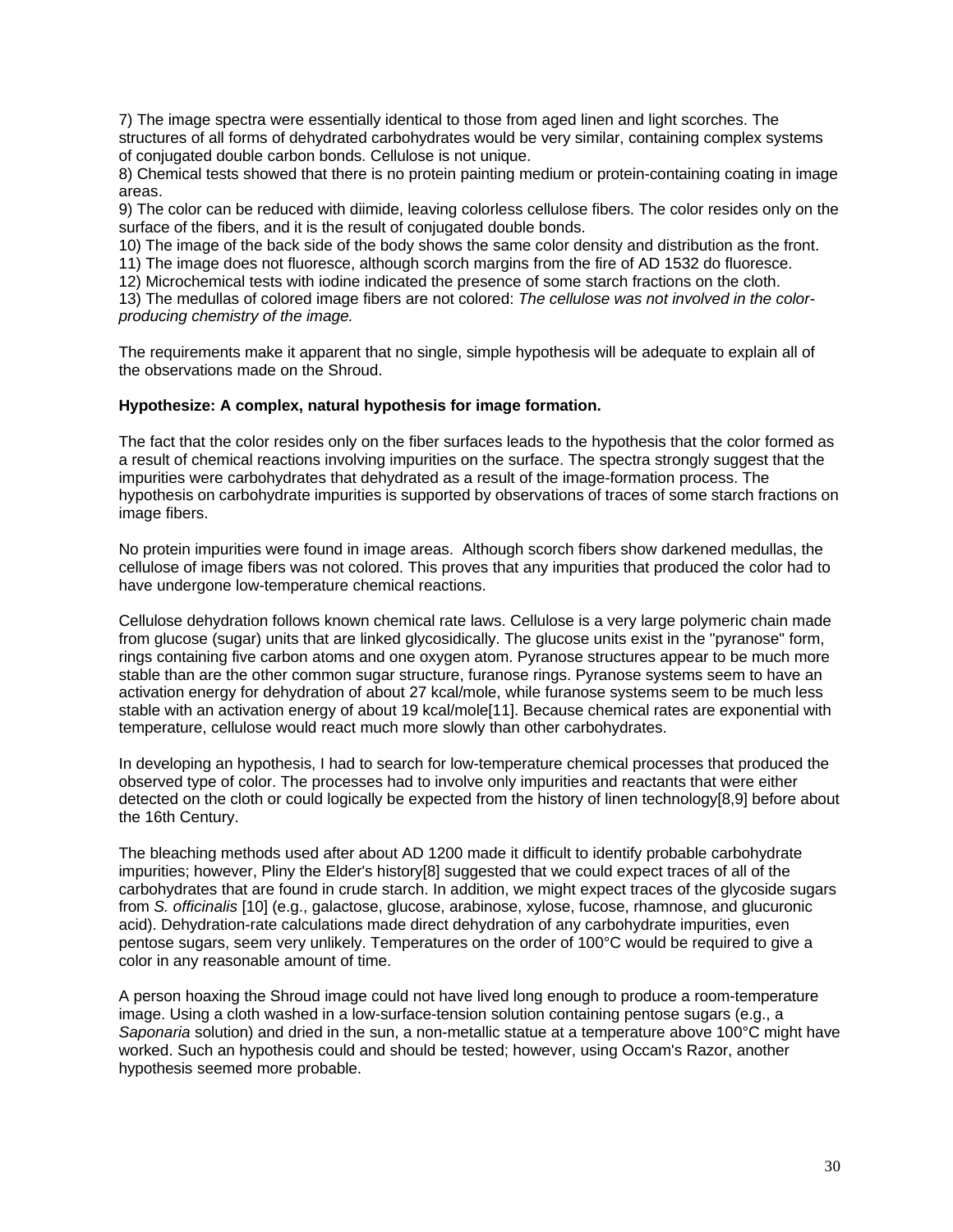Maillard reactions30,31] are extremely complex, fast, color-producing reactions that involve several reaction paths and products. Starting with a complex mixture of carbohydrates, there could be thousands of products. Just one example of a product, the most intensely colored from reactions between xylose and L-alanine, is shown in figure 23[32].



Figure 23: Example of an intensely colored Maillard reaction product. The color is a result of conjugated double bonds. The product does not contain any nitrogen.

A fascinating requirement for an hypothesis involving Maillard reactions is that amino groups  $(-NH<sub>2</sub>)$  are needed to react with the carbohydrates. The potential source of amines involves support for the hypothesis that the Shroud is a real shroud. The Maillard Reactions are some of the most studied reactions in food chemistry[30,31]. They involve the condensation of amino groups (the -NH2 groups in amines, proteins, peptides, etc.) with reducing sugars and reducing polysaccharides such as some starch fractions. All reducing sugars and polysaccharides take part in the reactions. The reactions occur at significant rates at much lower temperatures than the caramelization (dehydration) of any of the sugars.

A good example of Maillard reactions is the production of dark beers at low temperatures by reactions between maltose and any reducing starch components and the proteins or amino acids in the wort. Cheaper beers may be colored more rapidly by accelerating Maillard reactions by heating the wort with ammonia. The first steps of the Maillard reactions are rather fast at normal temperatures, and they produce colorless compounds (for examples glycosylated-proteins). The rates are even higher at body temperatures; however, they increase by factors between two and three for each 10°C (18°F) increase in temperature. The colorless compounds are unstable, and they rearrange to give brown polymeric materials, melanoidins (figure 23), most of whose structures are still unknown[30,31]. It takes some time at lower temperatures for the color to appear.

Browning rates depend on pH (the acidity of the system). Rates peak in the neutral to basic pH range, but rates are still rapid in the 3-7 pH range. Human sebaceous secretions are about 28% free fatty acids; therefore, human skin is normally slightly acid, but Maillard reactions are still fast. Many of the final products of Maillard reactions are identical to those produced by caramelization of sugars. The structures that produce the color are conjugated double bonds [30,31,32] (e.g., figure 23), just as hypothesized from the STURP observations[16]. Some of the most important products in color formation do not contain any nitrogen (figure 23). This fact could help explain why we did not observe any nitrogen compounds in image areas.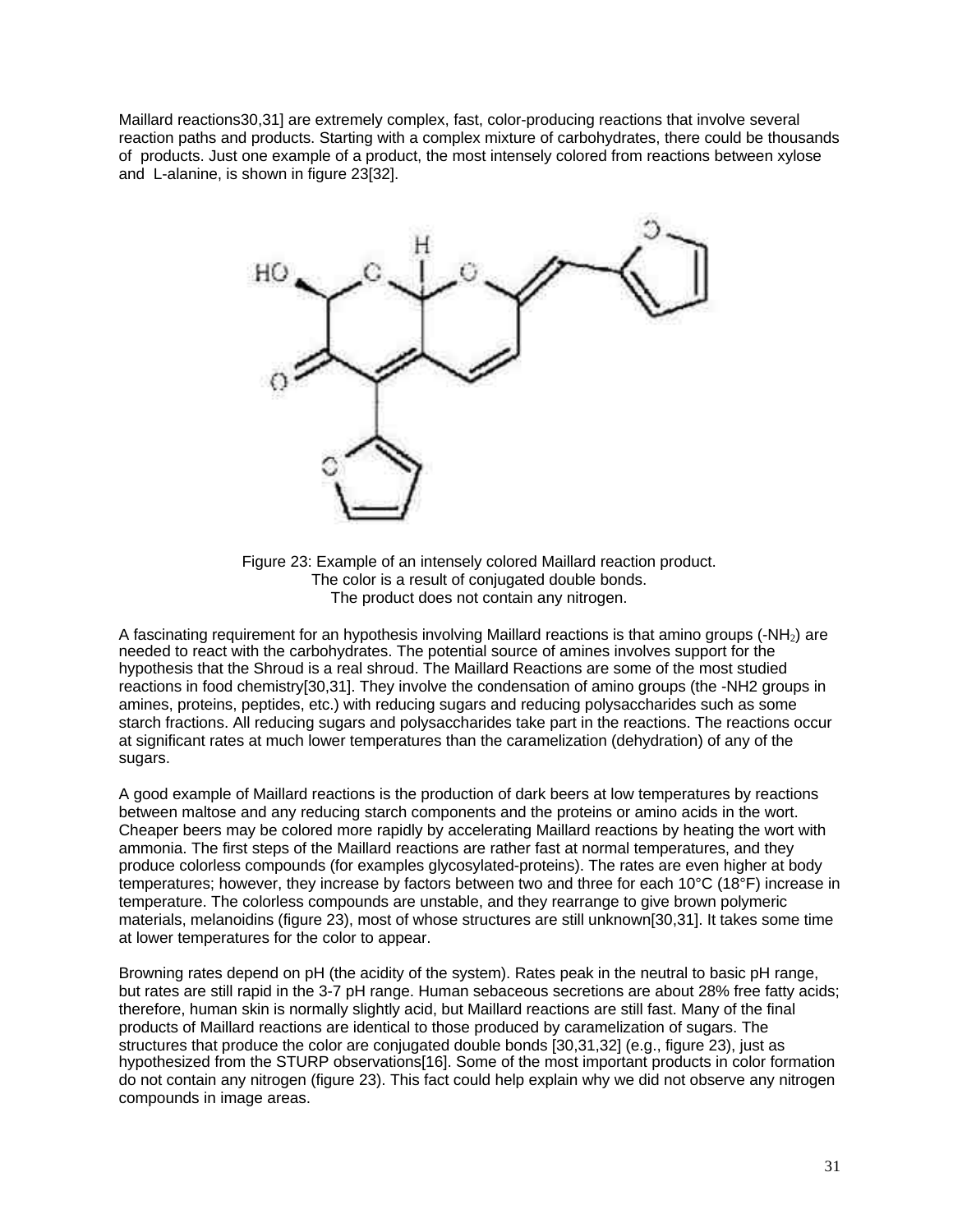With regard to the requirement for amine reactants in Maillard processes, decomposing bodies start producing ammonia and amines, e.g., cadaverine (1,5-diaminopentane) and putrescine (1,4 diaminobutane), fairly quickly, depending on the temperature and humidity. A trained cadaver-searching dog can find bodies within a few hours after death. Little decomposition is required.

The ammonia and many of the decomposition amines are volatile and basic (they increase the pH into a more favorable range for Maillard reactions), and they rapidly undergo Maillard reactions with any reducing saccharides they contact. Such sugar-amine reactions offer a natural explanation for the color on the Shroud, and they suggest that the Shroud of Turin was a real shroud. However, identification of a probable chemical process does not explain one of the most perplexing observations on the Shroud, the discontinuous distribution of the color on the topmost parts of the weave.

The fact that color does not penetrate the cloth to any significant depth suggests that any hypothesized impurity had to be concentrated at the top of the cloth with little or none throughout the rest of the thickness. Assumed pressure of a body had no effect on the color density or penetration of image color into the cloth in the area of the back image. This supports the hypothesis that a limited amount of superficial impurities was involved in image formation. There is a simple explanation.

*Saponaria officinalis*, also called "soapweed," reduces the surface tension of water making it a good wetting agent. Both hydrophobic and hydrophilic impurities on cloth are put into solution or suspension by *Saponaria*. The process is identical to that involved in every laundry day with every kind of soap or detergent.

A textile conservator, Anna Maria Donadoni[24], told us that, after ancient cloth was washed in a *Saponaria* solution, it was "laid out on bushes to dry." Under such conditions, materials that are in solution or suspension in the wash water will concentrate at the drying surface. This is a principle I have used to transfer traces of soluble materials from irregular surfaces into sheets of filter paper for later chemical analysis.

Evaporation concentration can explain the superficial nature of the image. An amine vapor that diffused from a body into the cloth could only develop a low-temperature Maillard color on the surface where saccharides concentrated. The amines do not react with cellulose. The phenomenon can be demonstrated with a simple experiment.

Prepare a very dilute solution of food coloring, and divide it into two parts. Add a drop of liquid detergent to one part. Cut some squares of white cloth that are about 10 cm on a side. Place different numbers of drops of each solution on clean, smooth nonabsorbent plates, and lay pieces of cloth over the drops. Let the liquid evaporate. Different types of cloth will show different degrees of concentration of the dye on the evaporating surfaces.

The Shroud cloth is tightly woven, it is relatively thick, and it does not readily absorb water. With such a cloth, any material that can be suspended by Saponaria will primarily migrate to a drying surface and be concentrated.

The puzzling "half-tone" effect has been mentioned. All of the colored image fibers showed approximately the same color intensity under a microscope. Assuming that the color formed by reactions with a very thin deposit of superficial impurities on the fibers, all of the fibers should have shown identical spectra and roughly the same intensity of color. They did.

Another important observation is the fact that the image-forming process produced slightly different color densities (but identical spectra) on the different lots of yarn[4] (figure 3). The color-density of the image is not simply a function of the chemical properties of cellulose: It also depends on the individual properties of the batches of yarn. The observed effects must have been caused by different amounts of impurities that originally coated the surfaces of the different hanks of yarn as a result of slightly different production conditions.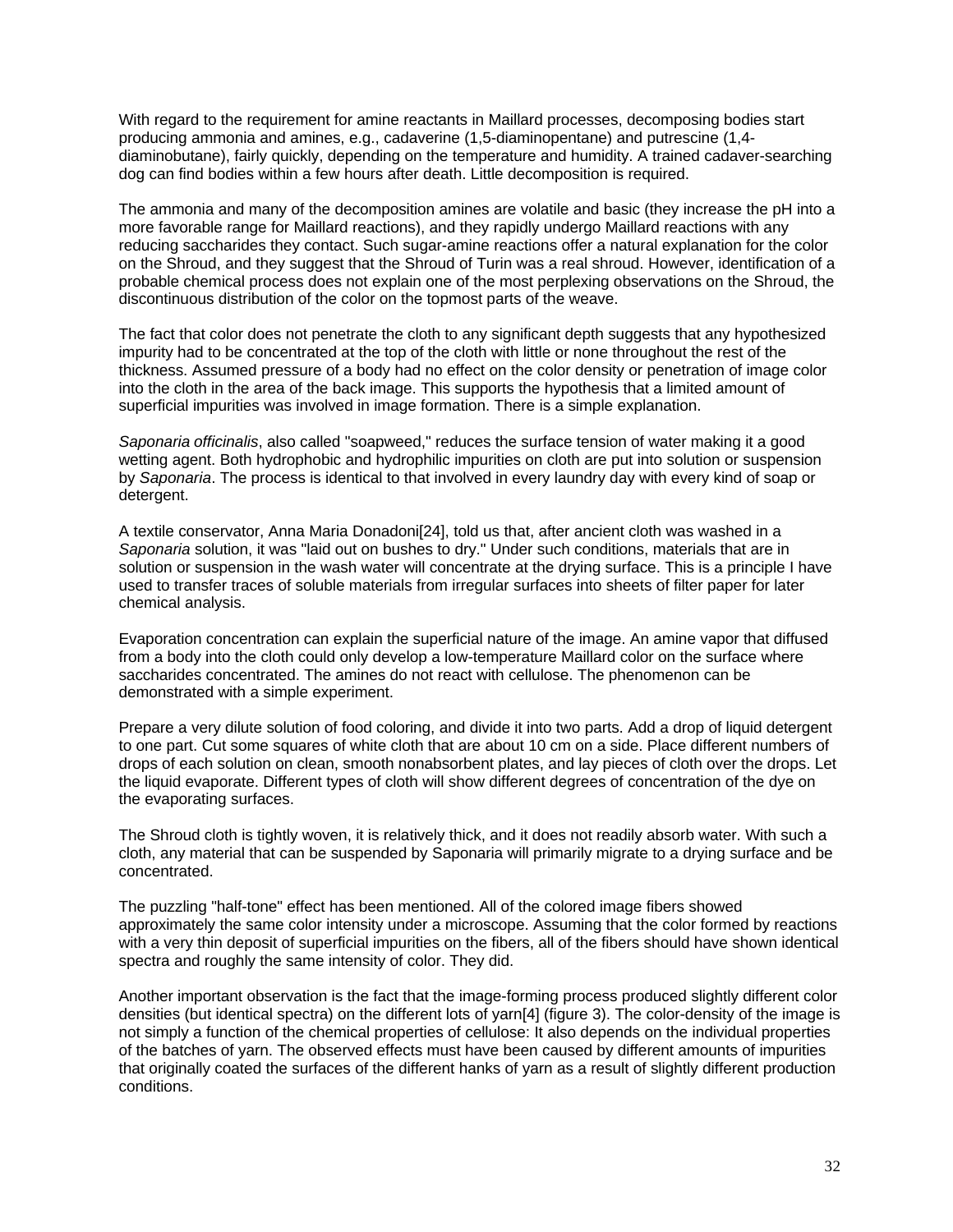Slightly different amounts of impurities on the different batches of linen yarn would cause slightly different surface energies. One major linen impurity is "flax wax," and it produces a hydrophobic surface. Liquids wet the threads as a function of the difference between the surface tension of the washing solution and the surface energy of the specific linen yarn. This would explain the "banded" appearance of the Shroud. The original observations and experiments on this phenomenon were done by Benjamin Franklin in 1774[33].

We have now discussed the critical observations on the Shroud, and we can clearly state an alternate hypothesis in accordance with Scientific Method.

### **Formal statement of the impurity hypothesis for image formation to be tested.**

The cloth was produced by technology in use before the advent of large-scale bleaching. Each hank of yarn used in weaving was bleached individually. The warp yarns were protected and lubricated during weaving with an unpurified starch paste. The finished cloth was washed in *Saponaria officinalis* and laid out to dry. Starch fractions, linen impurities, and *Saponaria* residues concentrated at the evaporating surface. The cloth was used to wrap a dead body. Ammonia and other volatile early amine decomposition products reacted rapidly with reducing saccharides on the cloth in Maillard reactions. The cloth was removed from the body before liquid decomposition products appeared. The color developed slowly as Maillard compounds decomposed into final colored compounds.

### **Test and confirm.**

Both starch and cellulose are composed of glucose units; however, cellulose is not a reducing polysaccharide. Crude starch contains a complex mixture of molecular weights as well as some very soluble free sugars: Its reducing carbohydrates rapidly undergo Maillard reactions. One starch component, dextrin, dissolves in water, and it shows reducing properties with Fehling's solution. It is dissolved in a washing solution, and it concentrates at an evaporating surface. I used it to demonstrate the impurity-hypothesis. The Fehling's test uses a fresh mixture of copper sulfate and alkaline tartrate solutions. Add the sample, and heat gently. A reddish precipitate of cuprous oxide proves a reducing saccharide.

Age and/or heating in the fire of AD 1532 has changed the lignin in the cloth[34], and it would certainly change other impurities that are less stable than either lignin or cellulose. Therefore, tests of imageformation hypotheses need fresh material. However, modern linen has been vigorously bleached, and it has been coated with sizing compounds and fluorescent fabric brighteners. It is useless for experimental image-production purposes.

Kate Edgerton (deceased, Norwich, CT) grew flax and made some linen, using both starch and *Saponaria*. Unfortunately, she ironed the samples with a "warm iron" which colored the cloth and changed the *Saponaria* glycosides. Edgerton's samples could be bleached to remove most of the color by soaking in 3.5% hydrogen peroxide. This treatment did not remove the natural waxes.

Because Edgerton's linen was scarce, many preliminary tests were performed on pure-cellulose filter paper. These experiments were done by placing drops of test solutions on a dry plastic plate and laying a piece of Whatman's #4 filter paper over them. The liquid migrated through the paper and evaporated at the surface. No color could be observed in either sunlight or ultraviolet illumination with *Saponaria* alone or with the model saccharides (e.g., levulose, dextrose, maltose, lactose, xylose, dextrin, and soluble starch).

The different samples were treated with ammonia vapor for different times. Light colors developed slowly on the tops of samples that had contained reducing saccharides. A technical grade of dextrin that reduced Fehling's solution was used to test crude-starch reactions. It acts like crude starch without the free sugars and highest molecular weight fractions. Paper was laid over different numbers of drops of dextrin, and the liquid was allowed to migrate into circular spots and evaporate. Samples were then laid over drops of *Saponaria* solution. The *Saponaria* caused the polysaccharides to move radially, as in a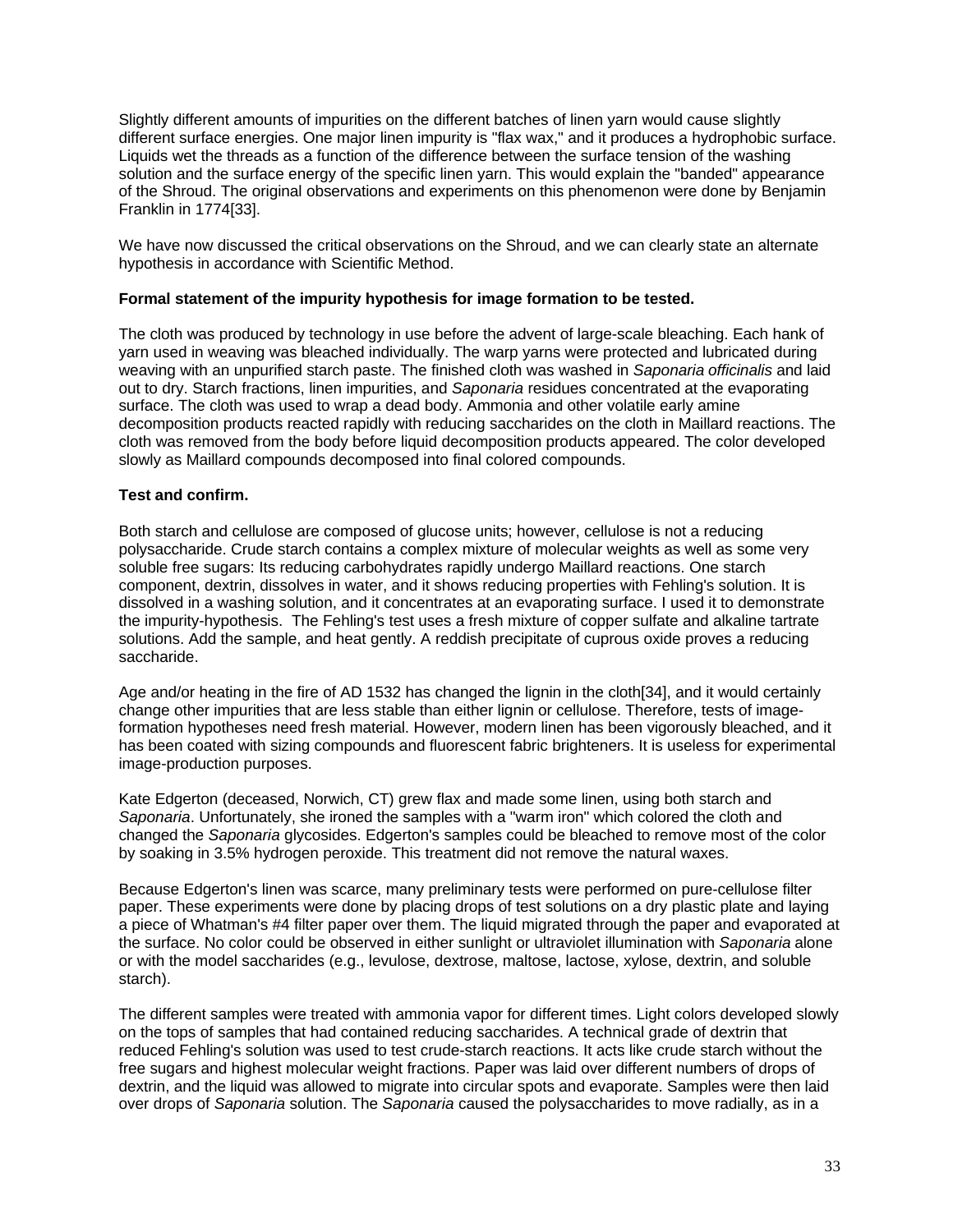circular paper chromatogram. Treatment with ammonia showed that the Maillard colors were most intense where the dextrin had been concentrated by migration at the *Saponaria*-solution front and on the paper's surface.

Very little color was obtained when the same experiments were repeated with a purified, "soluble" starch or plant gum. The starch gave a bright blue color with iodine and it showed only the slightest reaction with Fehling's solution. The plant gums did not show reducing properties. The effects would have been different after hydrolysis of the materials. It became evident that image-like colors required both saccharides and amines. The following demonstration and figures were made with Edgerton's linen to reproduce effects with a primitive woven fabric.



Figure 24: Evaporation surface of "primitive-type" linen treated first with dextrin, then S. officinalis solution. The Maillard color was developed with ammonia vapor and heating.

A sample of Edgerton's bleached linen was placed on four drops of dextrin solution on a plastic plate. A round spot was obtained. The water was allowed to evaporate from the cloth. No color could be seen on either surface. The middle of the same sample was placed on four drops of Saponaria solution. The wet spot expanded radially through the cloth. The water was allowed to evaporate, and no color could be observed. The sample was then treated for 10 minutes with ammonia vapor. A very light color could be observed on the top surface after standing 24 hours at room temperature.

The same effects as aging can be obtained by heating Maillard reactions. The reaction rates are determined by the Arrhenius activation energies and pre-exponentials of the processes, and the rate is an exponential function of the temperature. Reactions that require years at normal temperatures can be obtained in minutes at elevated temperatures. The rates of different Maillard reactions increase by factors between two and three for each 10ºC (18ºF) increase in temperature. This indicates that they have relatively low activation energies; rates will be significant at lower temperatures. The color shown in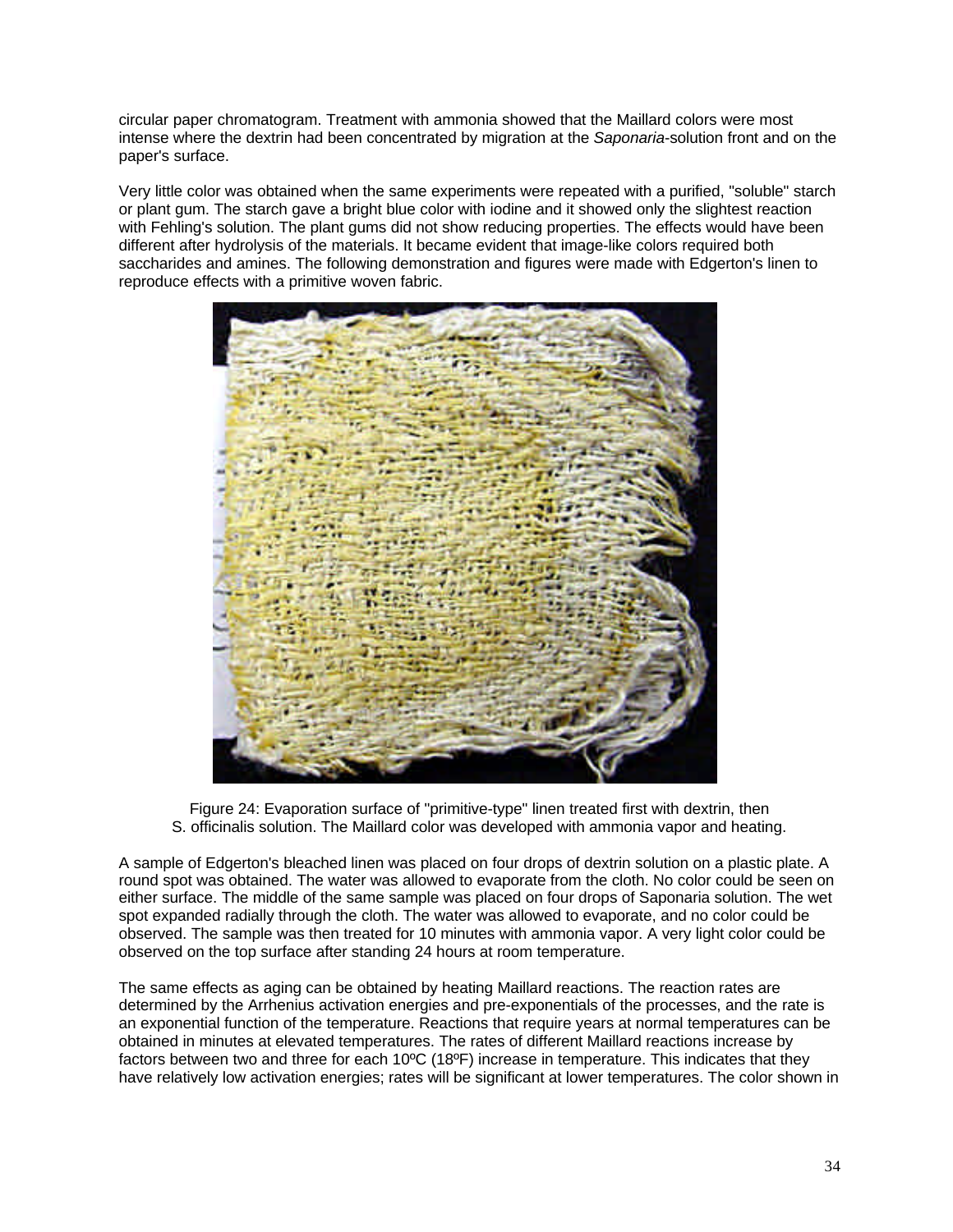figure 26 developed after a few minutes of heating at 66ºC (150ºF). This temperature is far too low to scorch cellulose.



Figure 25: Maillard-colored fibers (400X) from top of sample in figure 24. Medullas are clear.

Figure 26 shows that the most intense color appears in the ring on top. Some color appears around the ring on the back surface; however, the center of the back is nearly white. Experimental manipulations of concentrations and one-dimensional migration of solutions, as in a large cloth, could produce the same front-to-back color separation and color density as observed on the Shroud.

The fibers on the top-most surface are the most colored when observed under a microscope, and the color is a golden yellow similar to that on the Shroud (figure 25). The coating of Maillard products is too thin to be resolved with a light microscope, and it is all on the outside of the fibers. There is no coloration in the medullas: The color formed without scorching the cellulose. There is very little color on fibers from the middle of the back surface (figure 26).



Figure 26: A nearly-colorless fiber from the middle of the back surface of figure 24. Reactants were concentrated at the evaporating surface.

Several Shroud researchers have wondered why there is no mention of an image on the "cloths" reportedly found in Jesus' tomb. Assuming historical validity in the accounts, such a situation could be explained by the delay in the development of the Maillard reactions' colors at moderate temperatures. No miracle would be required.

#### **Other considerations from physical chemistry:**

The chemistry of the color does not answer all questions about how the "photographic" image formed. The image seems to show the body of a man, and it is darkest in areas that should have been closest to the body's surface; however, the "resolution" of the image has been puzzling. I believe that its resolution is a natural consequence of the image-formation process.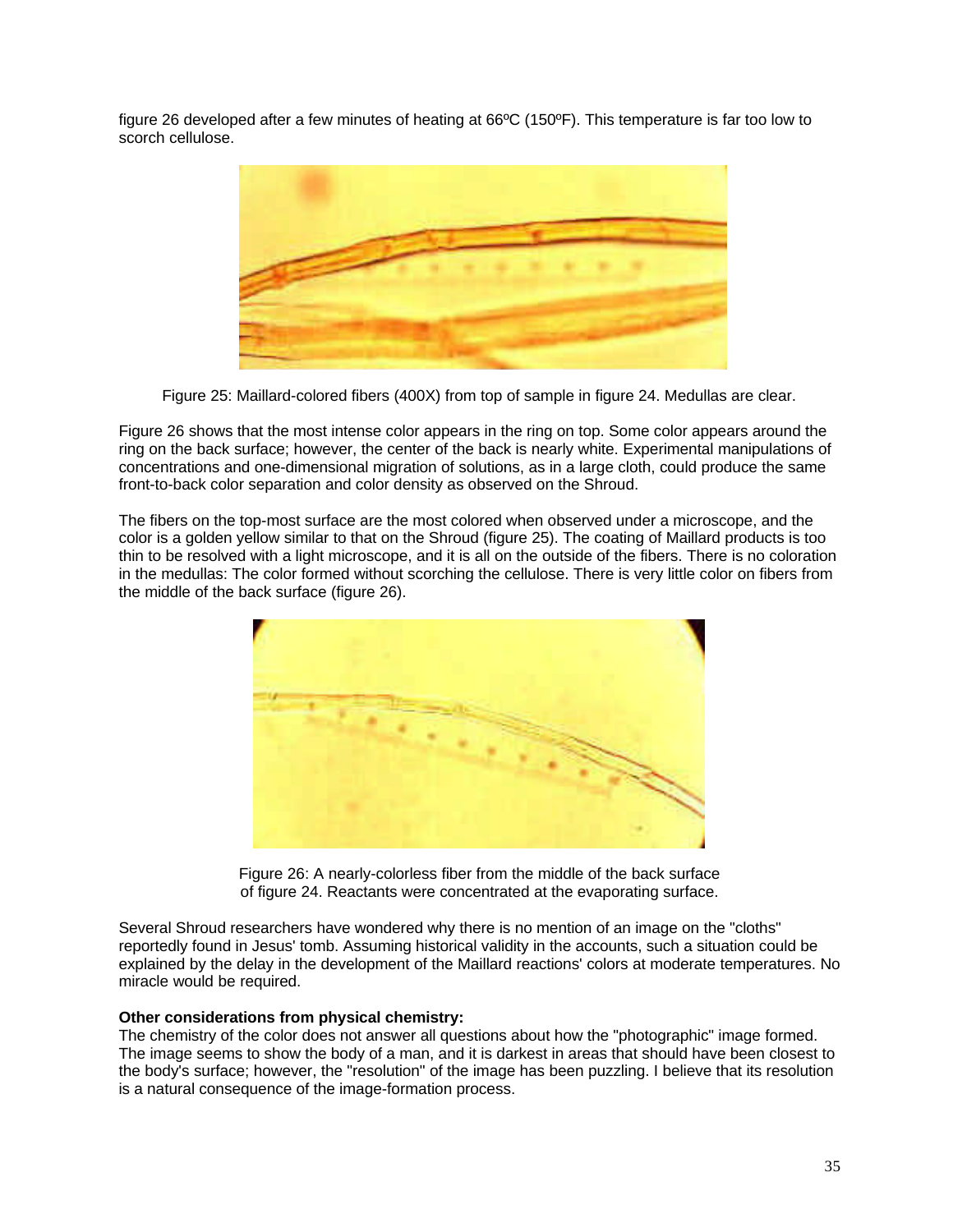Vapor diffusion parallel to the cloth's inner surface would follow Graham's Law of diffusion, and high Maillard reaction rates would limit the spread of reactive amine vapors. Image densities would fall off rapidly away from the body, increasing resolution. Gaseous reactive amines can be lost by diffusion through the porous cloth, reducing concentrations and reaction rates inside the cloth. However, it has long been recognized that the images of the hair, moustache, and beard are anomalous. Figure 26 shows a slightly contrast-enhanced view of the area of the face and hair. The density of the image is greatest in those areas. That can easily be explained by the inhibition of vapor diffusion through a mat of hair. Ammonia is first evolved from the lungs; therefore, amine concentrations would have been highest in the vicinity of the nose and mouth (moustache and beard). The surface area of cloth is large, and higher-molecular-weight decomposition amines adsorb strongly. All of these phenomena would cause a rapid reduction in amine concentrations away from contact points and the nose-mouth area.



Figure 27: Slightly enhanced view of image face. Note increased density in the nose-mouth and hair areas. R. N. Rogers.

Postmortem body temperatures can reach 43ºC (110ºF)[20], and steep temperature gradients would exist across the cloth as a result of the low thermal diffusivity of linen and the angular dependence of radiant heat flow from a nonmetallic surface[19]. The temperature gradients will have a large effect on Maillard reaction rates. I believe that the combination of factors could produce a distribution of reaction products with the appearance of the image; however, the cloth would have to be removed from the body before liquid decay products appeared. This is a testable hypothesis.

### **CONCLUSIONS**

Linen-production technology indicates that the Shroud of Turin is probably older than indicated by the date obtained in 1988. There seems to be ample evidence that an anomalous area was sampled for the radiocarbon analysis; therefore, the reported age is almost certainly invalid for the date the cloth was produced.

The image was definitely not painted.

The observed characteristics of the image rule out any mechanism for color formation that involves high temperatures or energetic, penetrating radiation.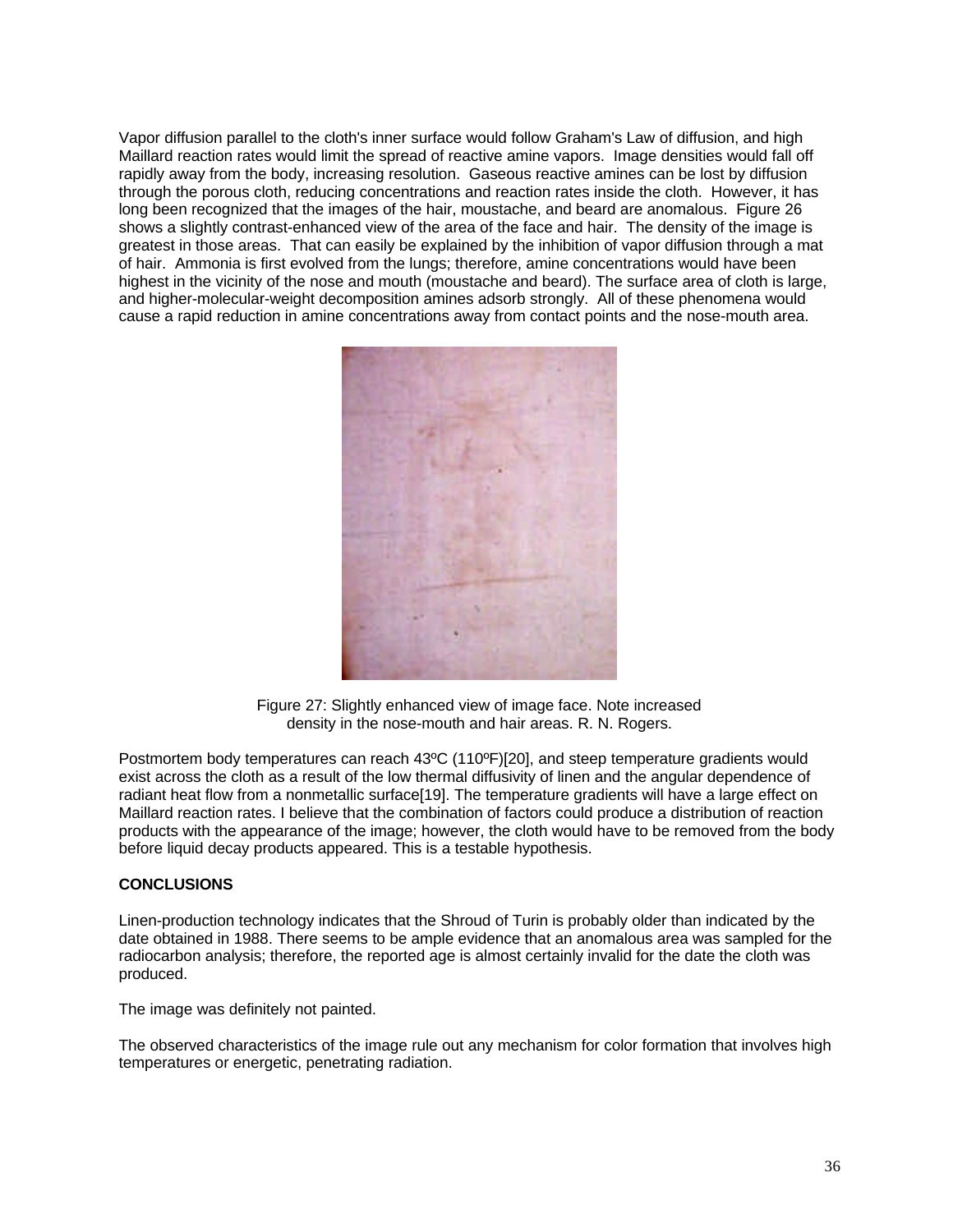I believe that impurities in ancient linen could have been suspended by the surfactant property of a *Saponaria officinalis* washing solution. They would be concentrated at the drying surface by evaporation. Reducing saccharides would react rapidly with the amine decomposition products of a dead body. This process could explain the observations on the chemistry and appearance of the image on the Shroud of Turin. Such a natural image-production process would not require any miraculous events; however, it would support the hypothesis that the Shroud of Turin had been a real shroud.

The observations do not *prove* how the image was formed or the "authenticity" of the Shroud. There could be a nearly infinite number of alternate hypotheses, and the search for new hypotheses should continue.

References:

[1] E. J. Jumper, A. D. Adler, J. P. Jackson, S. F. Pellicori, J. H. Heller, and J. R. Druzik, "A comprehensive examination of the various stains and images on the Shroud of Turin," ACS Advances in Chemistry, Archaeological Chemistry III:205, 447-476 (1984).

[2] Kenneth Stevenson (Ed.), 1977 United States Conference of Research on The Shroud of Turin, 23- 24 March 1977, Albuquerque, NM, USA, Holy Shroud Guild, 294 East 150 St., Bronx, N. Y. 10451.

[3] T. C. Chamberlain, "The Method of Multiple Working Hypotheses," Journal of Geology, 5(8), 837-848 (1897).

[4] L. A. Schwalbe and R. N. Rogers, "Physics and Chemistry of the Shroud of Turin, a Summary of the 1978 Investigations," Analytica Chimica Acta 135 (1982), pp.3-49.

[5] W. C. McCrone and C. Skirius, "Light Microscopical Study of the Turin 'Shroud,' I," Microscope 28, 105 (1980).

[6] W. C. McCrone, "The Shroud of Turin: Blood or Artist's Pigment?," Acc. Chem. Res., 23, 77-83 (1990).

[7] S. F. Pellicori and M. S. Evans, "The Shroud of Turin Through the Microscope," Archaeology, January/February 35-43 (1981).

[8] Pliny the Elder, Natural History, Book 19, §48 (ca. AD 77).

[9] B. Hochberg in Handspinner's Handbook, K. Edgerton, L. Knott, Eds. (Windham Center, CT, 1980).

[10] V. Ya Chirva, P. K. Kintya, and G. Lazur'evskii, "Triterpene glycosides from Saponaria officinalis," Khim. Prir. Soedin. 5 (1969), pp. 59-60.

[11] R. N. Rogers and L. C. Smith, "Application of Combined Pyrolysis - TLC to the Study of Chemical Kinetics," Journal of Chromatography 48 (1970), pp. 268-276.

[12] R. Gilbert Jr. and M Gilbert,. "Ultraviolet-visible reflectance and fluorescence spectra of the Shroud of Turin," Applied Optics 19, 1930-1936 (1980).

[13] S. F. Pellicori, "Spectral properties of the Shroud of Turin," Applied Optics, 19 (1980), pp.1913-1920.

[14] J. S. Accetta and J. S. Baumgart, "Infrared reflectance spectroscopy and thermographic investigations of the Shroud of Turin," Applied Optics 19, 1921-1929 (1980).

[15] R. A. Morris, L. A. Schwalbe, and J. R. London, "X-Ray Fluorescence Investigation of the Shroud of Turin," X-Ray Spectrometry 9, 40-47 (1980).